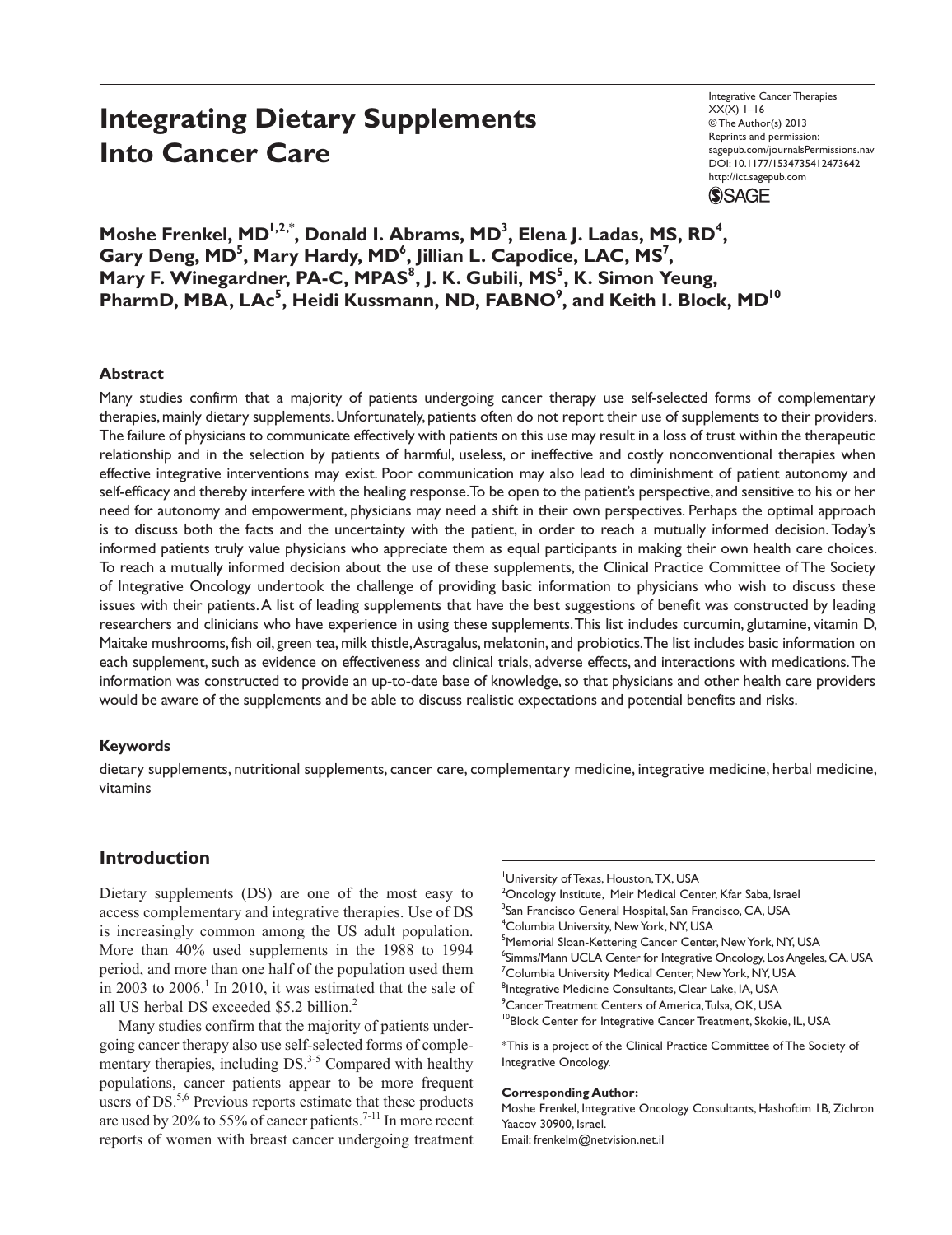and up to 9 years postdiagnosis, DS use ranged from 67% to 87%.<sup>5,12</sup> Patients may take DS to reduce side effects and organ toxicity, to protect and stimulate immunity, or to prevent further cancers or recurrences. Patients often do not report their use of supplements to their provider.<sup>13,14</sup> As a result, there is a gap in communication between the providers and their patients.

This gap in communication may result from (*a*) patients' perception that their physicians are indifferent or negative toward complementary therapies or (*b*) physicians' emphasis on scientific studies and evidence-based medicine, rather than patient preferences, in the selection of such therapies.<sup>14,15</sup>

The failure of physicians to communicate effectively with patients on complementary and integrative medicine topics may result in a loss of trust within the therapeutic relationship, and in the selection by patients of harmful, useless, or ineffective and costly nonconventional therapies when effective integrative interventions may exist. Poor communication may also lead to diminishment of patient autonomy and self-efficacy and thereby interfere with the healing response.<sup>14-17</sup> Although scientific and evidencebased thinking is fundamental to contemporary medical practice, failure to recognize that patients often do not reason in this way interferes with the physician's ability to address the unspoken needs of the patient with cancer. Psychological, social, and spiritual dimensions of care may be ignored if the physician cannot adapt to the individual needs of the patient or provides care without sensitivity. Particularly when physicians are faced with a question regarding an unfamiliar complementary therapy, they may feel "de-skilled" by being forced outside their zone of comfort and competence. This discomfort can lead to defensiveness and a breakdown in communication with the patient. In contrast, the physician who is receptive to patient inquiries and aware of subtle, nonverbal messages can create an environment of safety in which a patient feels and is protected and can openly discuss potential integrative medicine choices.16-18

The physician faces multiple questions and challenges in approaching a patient with cancer who is using DS; the most important issues should be safety and efficacy.<sup>14,19</sup> Often, no adequate studies of a particular supplement have been published. If no safety issues are documented, and there are clinical clues that suggest possible effectiveness, should we discourage the patient from using those supplements despite the limited evidence? Even though we try to base our work on reliable scientific evidence, one cannot overlook the patient perspective in this equation. Patients frequently see natural product consumption as an avenue that they can use to empower themselves, attempt to take control of their health, and increase their quality of life.<sup>17,18,20</sup> Many believe that the physician has limited knowledge on supplements or has no interest in discussing the topic; as a result, most patients do not consult with their physician prior to their decision to use these supplements.  $9,21$ 

However, some patients expect their physician to study the appropriate use of the supplements that are specific to their situation, so they can obtain educated advice and cooperation in decision making.<sup>20</sup> If their physician is not a responsive and reliable source of information, patients obtain and collect information on supplements from a variety of sources, such as advice from friends and relatives, nonprofessional literature, popular magazines, journals, daily newspapers, the Internet, advertisements, and other information provided at the health food store. At times this information is not accurate and occasionally it may even be dangerous.<sup>22</sup>

To be open to the patient's perspective, and sensitive to his or her need for autonomy and empowerment, physicians may need a shift in their own perspectives. Today's informed patients truly value physicians who appreciate them as empowered participants in making their own health care choices. The physician or other health care provider is an informed intermediary, an expert guide, a consultant. Ultimately, the patient must be encouraged and supported to make his or her own choices, informed by the best knowledge of the doctor. Perhaps the optimal approach is to discuss both the facts and the uncertainty with the patient, in order to reach a mutually informed decision. $^{23}$ 

In 2009, The Society of Integrative Oncology (SIO) came up with a set of guidelines for integrating complementary medicine into cancer care.<sup>24</sup> One of the recommendations related to the use of nutritional supplements:

*For cancer patients who wish to use nutritional supplements, including botanicals for purported antitumor effects, it is recommended that they consult a trained professional. During the consultation, the professional should provide support, discuss realistic expectations, and explore potential benefits and risks. It is recommended that use of those agents occur only in the context of clinical trials, recognized nutritional guidelines, clinical evaluation of the risk/benefit ratio based on available evidence, and close monitoring of adverse effects.*

To reach a mutually informed decision about the use of these supplements, the Clinical Practice Committee of the SIO took the challenge of providing basic information to physicians who wish to discuss these issues with their patients. Members of that committee, clinicians, and researchers got together to address this need. The clinicians are all members of the SIO, and have extensive experience in integrating supplements to patients affected by cancer and actually provide consultations to patients about this use.

The process of selecting the leading 10 supplements involved the following steps: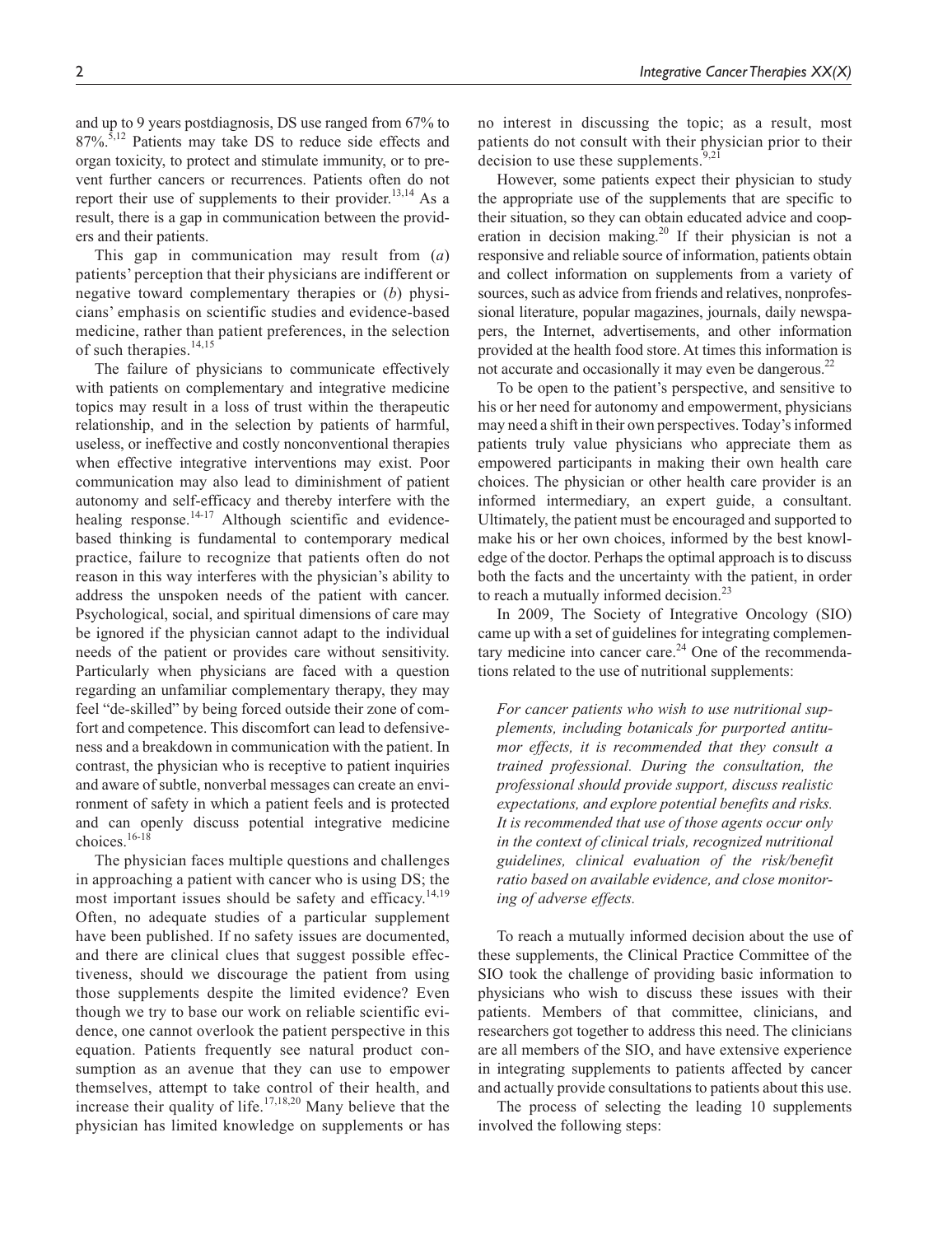- 1. Each clinician in this project was requested to construct a list of supplements that they tend to use frequently in their practice
- 2. An initial list of close to 25 supplements was constructed. This list included supplements that have suggestions of some possible benefit and likely to carry minimal risk in cancer care.
- 3. From that long list, the group agreed on the 10 leading supplements that have the best suggestions of benefit.
- 4. Each participant selected 1 to 2 supplements that they have interest and experience in their use and wrote a manuscript related to the selected supplement in a uniformed and agreed format. The agreed format was constructed to provide a base of knowledge, so physicians and other health care providers would be able to discuss realistic expectations and potential benefits and risks with patients and families that seek that kind of information.
- 5. The revised document was circulated among participants for revisions and comments.

In the following pages, we provide the final document that resulted from this process as mutually agreed among the participants about these 10 leading DS.

# **Curcumin**

#### *Background*

Curcumin (diferuloylmethane) is the major component of the Indian spice turmeric (*Curcuma longa*). It is found in just about every dish in India and is used as a coloring and flavoring additive in many foods. It has attracted interest because of its anti-inflammatory and chemopreventive activities. Epidemiological evidence indicates that the incidence of certain cancers is less in people who consume curcumin than in those who do not. Basic science research and observational and clinical studies demonstrated that curcumin has some activity against cancer, as well as other inflammatory conditions.<sup>25,26</sup>

# *Mechanism of Action in Cancer*

Curcumin has been shown to prevent a large number of cancers in animal studies. Laboratory data indicate that curcumin can inhibit tumor initiation, promotion, invasion, angiogenesis, and metastasis.27-31

Curcumin has been shown to interfere with multiple cell signaling pathways, including cell cycle (cyclin D1 and cyclin E), apoptosis (activation of caspases and downregulation of antiapoptotic gene products), proliferation (HER-2, EGFR, and AP-1), survival (PI3K/AKT pathway), invasion (MMP-9 and adhesion molecules), angiogenesis (VEGF), metastasis (CXCR-4), and inflammation (NF-κB, TNF- $\alpha$ , interleukin [IL]-6, IL-1, COX-2, and 5-LOX).<sup>32</sup>

Curcumin also acts as a chemosensitizer and radiosensitizer for tumors in some cases. Curcumin has also been shown to protect normal organs such as liver, kidney, oral mucosa, and heart from chemotherapy- and radiotherapyinduced toxicity.33

The activity of curcumin reported against leukemia and lymphoma, gastrointestinal cancers, familial polyposis, pancreatic cancer, genitourinary cancers, breast cancer, ovarian cancer, head and neck squamous cell carcinoma, lung cancer, melanoma, neurological cancers, and sarcoma reflects its ability to affect multiple targets. $32-36$ 

# *Safety and Side Effects*

Curcumin has been used for centuries as a spice and food additive with minimal adverse effects, and the FDA is considering it as a GRAS (Generally Recognized as Safe) supplement.<sup>37</sup>

Curcumin may cause an upset stomach, especially in high doses or if given over a long period of time.<sup>38</sup>

Patients with gallbladder problems should be cautioned about the use of curcumin due to the fact that curcumin is capable of contracting the gall bladder and might exacerbate gall bladder disease.<sup>39</sup>

Historically, curcumin has been considered safe when used as a spice in foods during pregnancy and breastfeeding. However, curcumin has been found to cause uterine stimulation and to stimulate menstrual flow, and caution is therefore warranted during pregnancy. Animal studies have not found curcumin taken by mouth to cause abnormal fetal development.<sup>40</sup>

#### *Dosage*

There is no clear recommendation for curcumin dosage. In clinical trials, dosage has reached 12 g with no major side effects, but it seems from recent clinical trials that to obtain a clinical effect 500 to 3000 mg is sufficient. Taking the epidemiological data from India, the use of the spice is averaging around 5 g (equals to 150-250 mg of curcumin).

Curcumin has poor bioavailability due to its rapid metabolism in the liver and intestinal wall. To increase the availability, some suggest combining the use with piperine, which improves this bioavailability considerably.<sup>41</sup> Consuming curcumin with meals increases its absorption, especially with fatty foods such as olive oil, avocado, fish oil, milk, seeds, and so on.

#### *Interactions*

Based on laboratory and animal studies, curcumin may inhibit platelets in the blood and increase the risk of bleed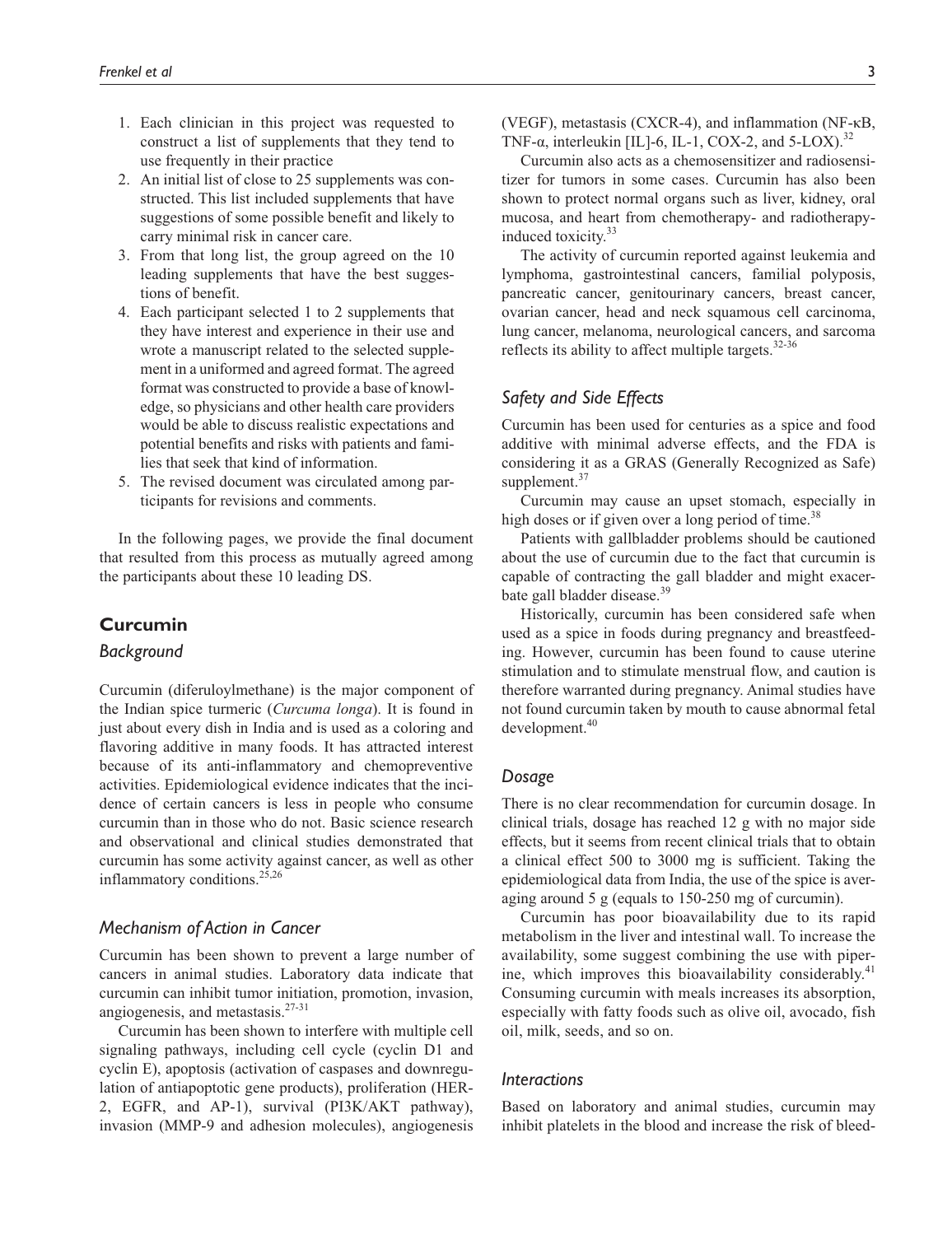ing caused by other drugs, such as aspirin, anticoagulants, antiplatelet drugs, and nonsteroidal anti-inflammatory drugs.<sup>42</sup> The same caution should be applied to combining curcumin with herbs such as *Ginkgo biloba*, garlic, saw palmetto.

Caution should be used if curcumin is combined with cyclophosphamide and camptothecin due to possible interaction and reduction of apoptosis.<sup>43</sup>

#### **Glutamine**

# *Background*

Glutamine is an essential amino acid that has biologic functions including gastrointestinal (GI) cell growth and regeneration. Glutamine is a precursor for glutathione and regulates intracellular redox reactions. It is essential during metabolic stress and injury and metabolized via splanchnic tissue, lymphocytes, kidney, and the liver to glutamate and ammonia.<sup>44</sup>

# *Mechanism of Action in Cancer Care and Clinical Trials*

Glutamine may be useful in the oncologic setting as it has been shown to reduce cytokine production and improve the GI tract mucosal barrier. In various cancer patients undergoing chemotherapy and radiation, when glutamine was added to their treatment, there was decreased rates and severity of mucositis, neuropathy, and intestinal toxicity.44,45 Additional benefit was observed in decreased use of pain medication in patients suffering from stomatitis, with improved nutrition, as a result of this intervention. $46,47$ 

Glutamine may be promising for the treatment of chemotherapy-induced peripheral neuropathy possibly via upregulation of nerve growth factor. A recent study of glutamine (10 g PO TID) in breast cancer patients receiving dose dense taxane-based chemotherapy demonstrated reduced frequency of moderate to severe numbness in the glutamine versus nonglutamine group  $(P = .016)$  and a trend toward reduced moderate to severe paresthesias.<sup>48</sup>

Another study tested 30 g oral supplementation of glutamine in colon cancer patients receiving oxaliplatin-based chemotherapy and found a lower percentage of chemotherapyinduced peripheral neuropathy in the glutamine group after 4 cycles of treatment versus the control (no supplementation), respectively  $(P=.05)$ .<sup>49</sup>

# *Safety and Side Effects*

There is need for caution in patients with hepatic and renal impairment. Frequency of adverse reactions has not been defined but side effects, which are rare, include edema, headache, fever, pain, rash, abdominal pain, flatulence, nausea, vomiting, arthralgia, flu-like syndrome, and vomiting.

#### *Dosage*

It is commonly used in the powder form to produce oral solution, the dosage in that form is  $10 \text{ g TID}$  (range = 5-30 g/d). The supplement can be given orally, with enteral formula, or via feeding tube. It also may be given with meals or snacks.

#### *Interactions*

Glutamine might decrease the effectiveness of lactulose. The aforementioned trials have not noted that glutamine decreases the effectiveness of chemotherapeutic agents; however, research is inconclusive. Glutamine may interact with antiseizure medications.

# **Vitamin D**

#### *Background*

Vitamin D is a vitamin with hormone-like action that controls calcium, phosphorus, and bone metabolism. It is the only vitamin that the body can manufacture from sunlight. An increasing proportion of the world's population is becoming deficient in vitamin D because of indoor living, clothing customs, heliophobia, and sunscreen use.<sup>50</sup> The first suggestion that vitamin D was related to cancer risk came from an observation that colon cancer mortality rates were lower in the southwestern United States compared with the northeast.  $51,52$  Subsequent studies have supported the finding that lower serum 25-hydroxyvitamin D levels are associated with increased risks of breast and prostate as well as colorectal and possibly other cancers, although the data are considered inconclusive.53-55 An increasing body of evidence suggests that lower serum levels are also related with poorer prognoses in patients diagnosed with various malignancies.<sup>52</sup>

# *Mechanism of Action in Cancer Care and Clinical Trials*

The mechanistic explanation for the protection of vitamin D and its metabolites against cancer is unclear at present but an area of tremendous ongoing research. The 25-hydroxyvitamin D metabolite, 1, 25-dihydroxyvitamin D, is the biologically active moiety that works through the vitamin D receptor to regulate gene transcription.<sup>51,56,57</sup> Administration of vitamin D analogues produce antiproliferative effects, can activate apoptotic pathways, and inhibit angiogenesis. Additional benefits of vitamin D may be by way of enhancing of the anticancer effects of cytotoxic agents. Other chemoprotective mechanisms by which vitamin D may work include enhancing DNA repair, antioxidant protection, and immunomodulation. One randomized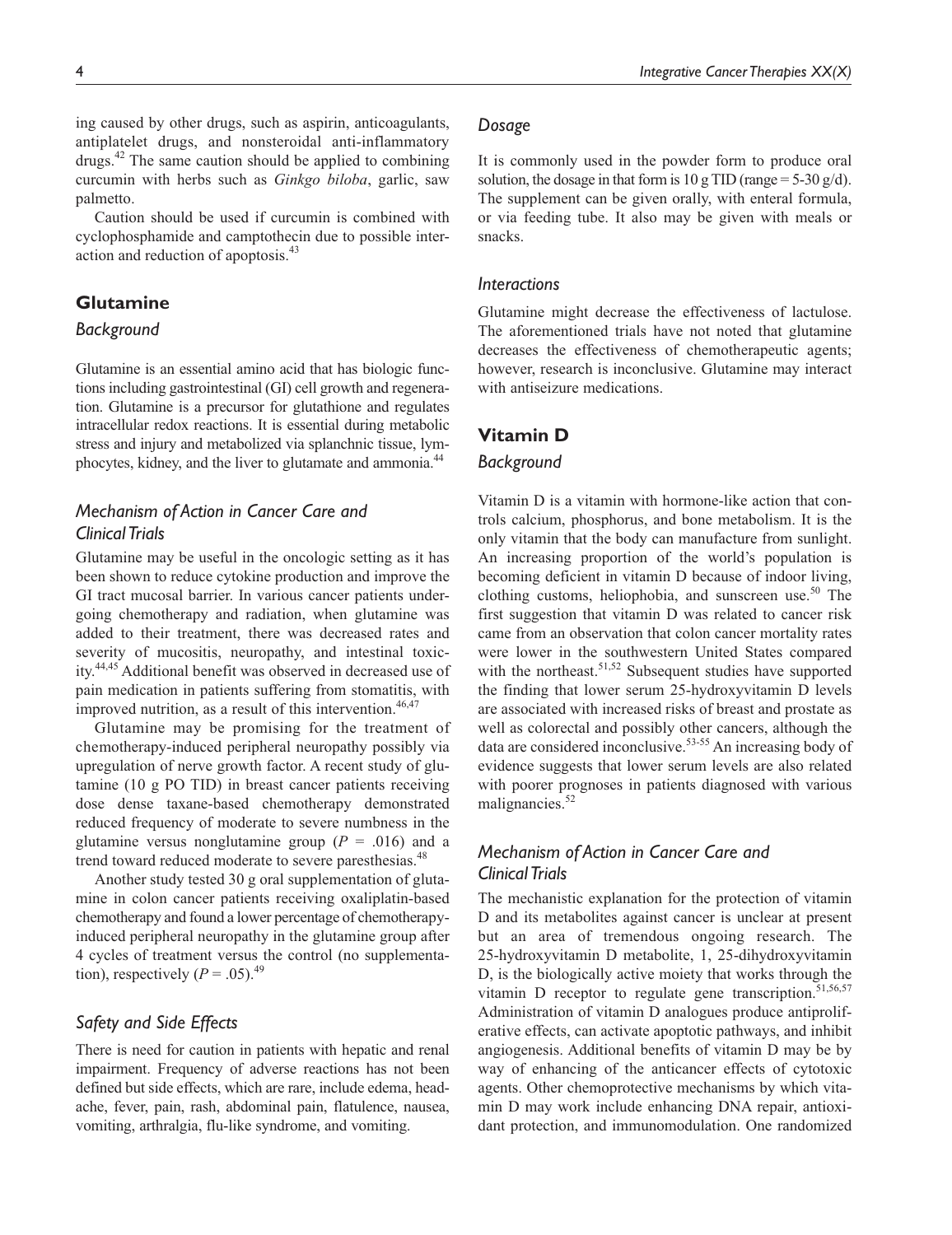trial of calcium and vitamin D conducted in Nebraska demonstrated that supplementation reduces all-cancer risk in postmenopausal women.<sup>58</sup> A meta-analysis that included 2 additional randomized studies suggested that high dose (1000 IU/d) vitamin D supplementation can not only reduce the risk of total cancer but also found that higher 25-hydroxyvitamin D concentrations might be associated with increased risk of cancer.<sup>59</sup>

## *Safety and Side Effects*

Vitamin D supplementation is generally safe with few side effects, most commonly gastrointestinal. In one large study of vitamin D and calcium supplementation, an increased risk of renal and urinary stones was noted.<sup>59</sup> Excess vitamin D supplementation can lead to hypercalcemia. $50$ 

#### *Dosage*

Measurement of serum 25-hydroxyvitamin D level should guide dosing.<sup>60</sup> The Institute of Medicine guideline that a level greater than 20 ng/mL is adequate for maintaining bone health may not be appropriate in the care of patients with malignant diagnoses although conclusive evidence of the optimal 25-hydroxyvitamin D level in these patients is lacking. $61$  A safe recommendation would be to achieve a 25-hydroxyvitamin D level in the 40 to 80 ng/mL range. Although some food products (eggs, fortified dairy, mushrooms, and fish) may provide small amounts of vitamin  $D<sub>2</sub>$ (ergocalciferol), ultraviolet light from the sun is the best source of vitamin  $D_3$  (cholecalciferol), but its production is impaired with age, obesity, and pigmentation. Hence, oral supplementation is advised. Vitamin D is a fat-soluble vitamin, so a liquid or gel-bead preparation will lead to maximal absorption. In severe deficiency, each 1000 IU dose increment should increase 25-hydroxyvitamin D levels by 10 ng/mL, decreasing as optimal levels are achieved. $62$ 

#### *Interactions*

There are no reported interactions between vitamin D supplements and individual antineoplastic agents.<sup>63</sup> Vitamin D is metabolized by the cytochrome P450 hepatic enzyme system so theoretical interactions are possible. Concurrent use with bisphosphonates may have added benefit in increasing bone density. Through its immunomodulatory effects, vitamin D could theoretically interfere with immunosuppressants.

# **Maitake Mushrooms**

#### *Background*

Medicinal mushrooms have a long history of use, especially in Asia where hot water fractions (decoctions and essences) are used for treating a number of conditions. $64-66$  Most *Basidiomycetes* mushrooms contain biologically active polysaccharides in their fruit bodies, culture mycelia, or culture broth. Mushroom polysaccharides exert their antitumor action by activation of the host immune response. The mushroom β-glucans, resembling bacterial cell walls, complex with complement on macrophages and activate an immune response leading to release of various cytokines that are active in tumor inhibition. $67,68$  An intact T-cell immune system is essential for the antitumor activity of medicinal mushrooms. *Grifola frondosa* (Maitake) is an edible soft-fleshed polypore extensively used in traditional Asian medicine for numerous health-promoting purposes. The Maitake D-fraction, a bioactive extract, is a proteinbound polysaccharide (proteoglucan) that has been most widely studied as an adjunct to conventional radiation and chemotherapy.<sup>66,69,70</sup> Whether the "pharmaceuticalization" of single bioactive substances is preferable to the potential synergistic interaction of the many constituents of the whole mushroom or crude extracts has not been established.<sup>65</sup> Interest in the West in the investigation of medicinal mushrooms as potential anticancer agents was piqued by epidemiological studies from Japan and Brazil suggesting that long-term exposure to local medicinal mushroom species was associated with lower cancer mortality rates.<sup>64,65</sup>

# *Mechanism of Action in Cancer Care and Clinical Trials*

The presumed mechanism of action of the Maitake mushroom has been assumed to be that of a biologic response modifier, providing T-cell dependent immune enhancement and activation that enhanced antitumor effect. A carefully conducted phase I/II study investigating immune outcomes detected both immune stimulation and inhibition in a battery of tests.<sup>66</sup> When Maitake D-fraction was given to patients receiving chemotherapy for a number of different cancers, response rates reportedly increased from 12% to  $28\%$ .<sup>67</sup> Various chemotherapy side effects were also said to be ameliorated in patients receiving Maitake D-fraction. In the absence of toxicities, it is felt to be a useful adjuvant to chemotherapy. There are also reports of synergy when used with vitamin C as suggested by in vitro and animal model studies.<sup>66</sup> A recent study suggests a direct antitumor effect of Maitake D-fraction with induction of apoptosis observed in breast cancer cell lines.70

# *Safety and Side Effects*

The Maitake mushroom is edible and generally regarded as safe. There are no reported side effects of the mushroom extracts or the Maitake D-fraction.<sup>66,71</sup> As Maitake may lower blood sugar, it should be used with caution in patients with diabetes on hypoglycemic agents with careful monitoring of glucose levels while a stable dose is being estab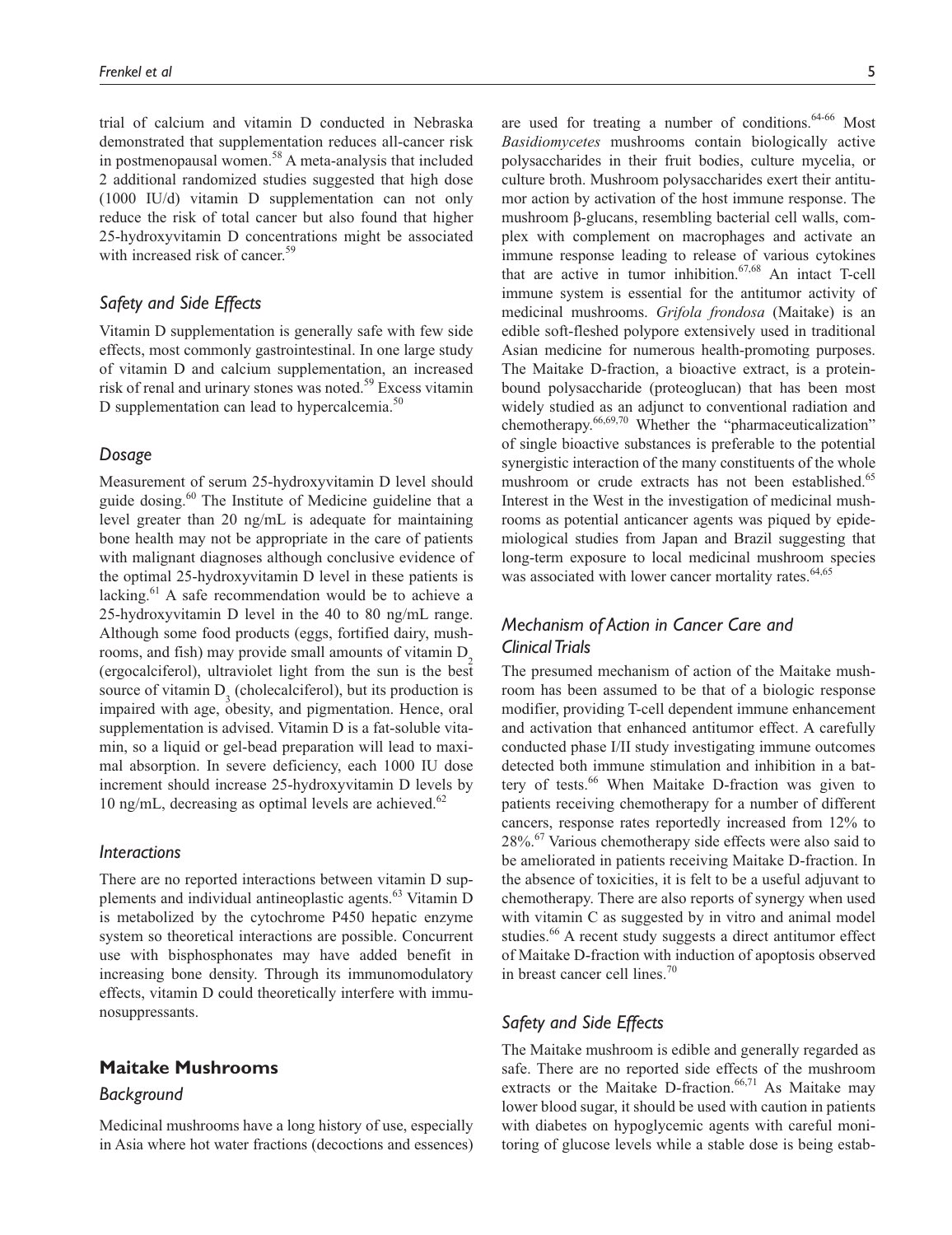lished. Because of immune modulating effects, both stimulation and suppression, some integrative oncologists are reluctant to recommend medicinal mushrooms to patients with lymphoproliferative disorders until further studies have been conducted.

#### *Dosage*

A safe and effective dose has not been established. $66,70$  The manufacturer's recommended dose should be followed. Although the Maitake D-fraction has been most widely studied, numerous unfractionated whole mushroom preparations are also available.

#### *Interactions*

No known interactions are reported. Caution is advised with concurrent diabetes therapies as Maitake may have a hypoglycemic effect. As an adaptogen, Maitake may act as an immune stimulator and/or an immune suppressant, so care should be used in patients on immunomodulatory therapies. Maitake may increase the effect of antineoplastic therapies as an adaptogen, immunostimulant, or by inducing tumor cell apoptosis.

#### **Fish Oil**

#### **Background**

Fish oil supplements contain oils from cod, krill, menhaden, salmon, sardines, and other species that are high in longchain polyunsaturated fatty acids. The omega-3 fatty acids, eicosapentaenoic acid and docosahexaenoic acid, are most abundant. Fish oils are given in capsules, as part of oral nutritional supplements, or in parenteral or enteral forms.

# *Mechanism of Action and Clinical Trials*

Epidemiological studies do not show that fish intake reduces cancer risk; several factors may mask this effect including cooking methods and dietary omega-6 fatty acids.72 A randomized trial observed reduction of rectal polyps in familial adenomatous polyposis by fish oil.<sup>73</sup> Fish oil may affect cancer cachexia by inhibiting proinflammatory cytokines that contribute to the acute phase protein response and consequent muscle degradation.<sup>74</sup> Multiple studies of fish oil have shown mixed results in maintaining weight and lean body mass in advanced cancer patients.<sup>7</sup> Recent studies in patients with earlier stage cancers, especially those receiving chemotherapy or chemoradiation, have shown beneficial effects on body weight and quality of life.<sup>76,77</sup> Fish oil also reduces inflammation through changes in membrane fluidity, cell signaling, and production of anti-inflammatory eicosanoids and resolvins.78 These effects may retard cancer progression. Two studies in prostate cancer paired fish oil with low-fat diets. The interventions reduced prostate-specific antigen levels, delayed need for conventional treatment in a watchful waiting population, and reduced Ki-67 proliferation index.79,80 A third study found no difference on rates of postsurgical biochemical failure in Japanese prostate cancer patients.<sup>81</sup> Fish oil may increase apoptosis and decrease resistance by suppressing  $NF - \kappa B$ .<sup>82</sup> Higher rates of response and clinical benefit with a tendency toward longer survival were observed in lung cancer patients supplemented with

fish oil during chemotherapy, with no increase in doselimiting toxicities. $83$  Fish oil improved neutrophil number and function during chemotherapy, and reduced weight  $loss.<sup>84</sup>$ Finally, fish oil is used as perioperative immunonutrition—

enteral supplements containing fish oil with arginine and other nutrients have been found to reduce hospital stays and postoperative complications.<sup>85,86</sup>

# *Dosage Safety and Side Effects*

Dosing in clinical studies is 2 to 3 g per day. Bloating, loose stools, fishy aftertaste, and eructations are the most commonly observed toxicities at these levels; enteric coating of capsules reduces them. High vitamin A levels and environmental contaminants are concerns that are typically addressed in processing; fish oil is also easily oxidized and is often formulated with antioxidants. Fish oil may increase bleeding time, although observational studies of patients using fish oil before surgery do not observe clinical concerns.<sup>87,88</sup>

#### *Interactions*

*Anticoagulant/antiplatelet drugs*. Caution and monitoring should be exercised while supplementing patients on anticoagulant/antiplatelet drugs with vitamin A, especially at doses higher than 3 g per day.

*Chemotherapy-induced thrombocytopenia*. Because of the risk of increased bleeding tendency, some clinicians suggest holding fish oil administration during chemotherapy for patients with platelet levels below 50,000.

*Antihypertensive drugs*. Clinicians need to be aware that fish oil has hypotensive effects and may accentuate the effect of antihypertensive medications.

# **Green Tea (***Camellia sinensis***)**

#### *Background*

Green tea consists of unfermented *Camellia sinensis* tea leaves with a high polyphenol content, 40% of which is epigallocatechin gallate (EGCG).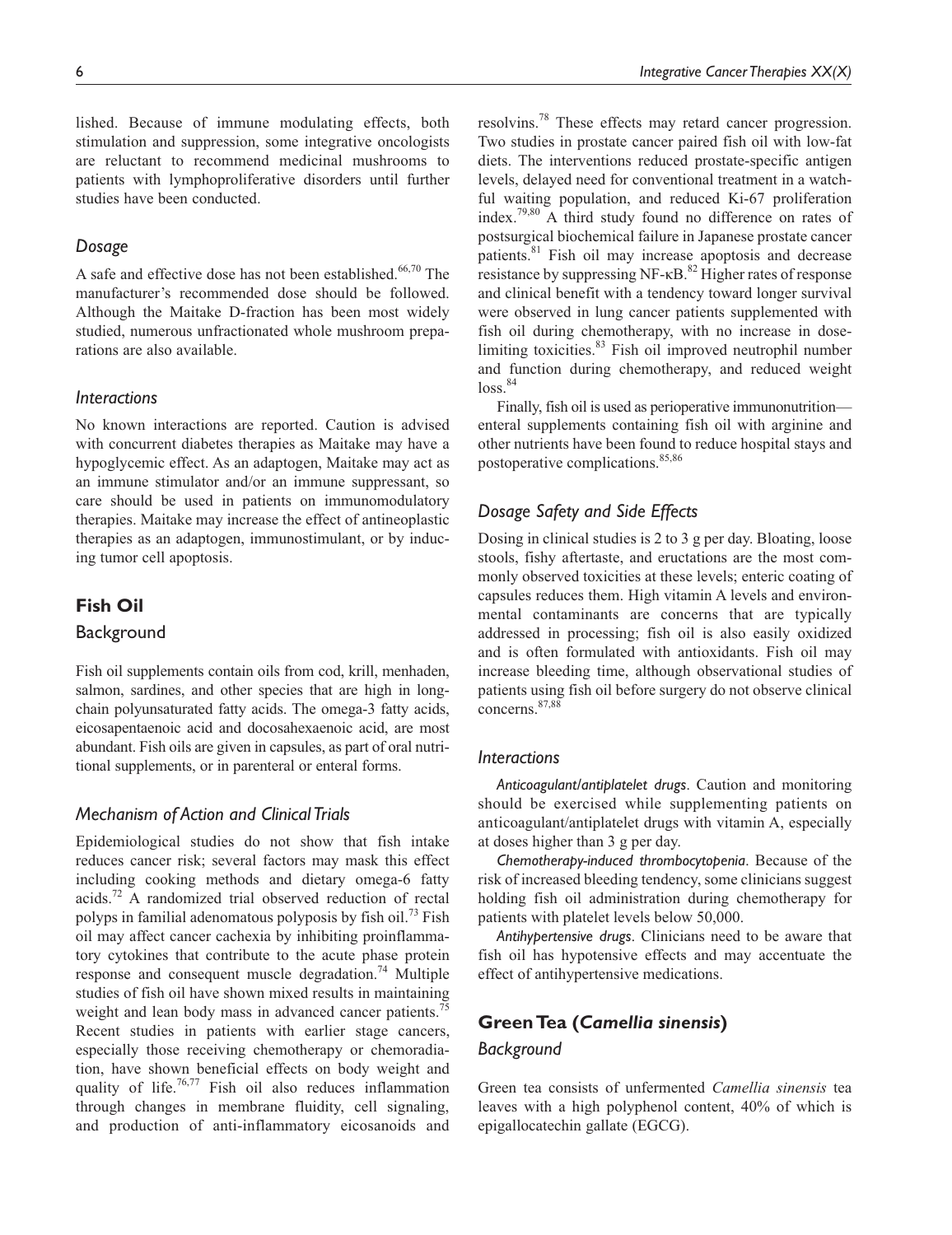#### *Mechanism of Action and Clinical Trials*

Green tea has multiple mechanisms of action including pro-apoptotic effects, inhibition of NF-κB and other signaling molecules, $89$  antimetastatic, $90$  and prooxidative and antioxidative effects. In lab studies, it enhances activity of some chemotherapy agents.<sup>91</sup>

Clinical trials in prostate cancer suggest that green tea may be more effective in early than later-stage conditions<sup>92,93</sup>; short-term administration before prostatectomy suggests favorable chemopreventive effects.<sup>94,95</sup> Premalignant oral lesions are suppressed by green tea supplements.<sup>96</sup> Positive effects were shown for a topical preparation in human papilloma virus–infected cervical lesions. Breast cancer patients drinking green tea had improved high-density lipoprotein cholesterol and nonsignificant improvements in insulin resistance and weight. $97$  Asymptomatic early stage patients with chronic lymphocytic leukemia received high-dose Polyphenon E in a phase I trial; improvements in absolute lymphocyte count and adenopathy as well as one partial remission were observed.<sup>98</sup>

# *Safety and Side Effects*

For preparations that contain caffeine, caffeine-related side effects are observed, including increased gastric acidity, effects on blood glucose, and elevated catecholamine levels. For caffeinated and decaffeinated green tea and supplements, several incidents of liver toxicity have been observed, although prevention of liver disease has been observed in epidemiological studies.<sup>99</sup> Clinical studies have reported grade 1 transaminitis $98$ ; low-grade gastrointestinal toxicity has also been reported. A canine study suggested that taking green tea supplements on an empty stomach increased toxicity, although bioavailability was also enhanced.<sup>99</sup> Liver enzymes should be monitored in patients taking high-dose green tea supplements.

#### *Interactions*

*Anticoagulants*. Theoretical concerns and a case report suggest that large quantities (about 1 gallon/day) of green tea may antagonize warfarin, perhaps due to vitamin K content.<sup>100</sup> Green tea also has antiplatelet activity.

*Bortezomib*. In vitro and in vivo testing suggest that EGCG could inhibit activity of bortezomib in multiple myeloma (for which bortezomib is approved). $101$  However, in vivo testing found this effect only at unrealistically high concentrations in an experimental prostate cancer model.<sup>102</sup> Still with that concern in mind, some clinicians suggest to consider caution about the combined use of green tea and bortezomib.

*Cytochrome P450 isoform 3A4 (CYP450 3A4)*.High dose of green tea may inhibit CYP450 3A4, and one case of clinically significant interaction with tacrolimus has been

reported. Based on human trials, beverage use and lowdose supplements (<800 mg/d) are found unlikely to affect this enzyme. $103$ 

*Hepatotoxic drugs*. Liver enzymes must be monitored more closely due to potential hepatotoxicity.<sup>99</sup>

*P-glycoprotein*. EGCG inhibits P-glycoprotein and may cause interaction with irinotecan or verapamil; it prolongs the half-life of irinotecan, potentially enhancing both activity and adverse potential.<sup>104,105</sup>

*Sunitinib*. A case and laboratory study suggests a possible interaction between green tea and sunitinib.<sup>106</sup>

*Tamoxifen*. Green tea may increase tamoxifen bioavailability.<sup>107</sup>

*UGT (uridine 5*′ *diphospho-glucuronosyltranferase) substrates*. Green tea may increase side effects of drugs metabolized by this enzyme due to increased exposure.<sup>99</sup>

# **Milk Thistle**

#### *Background*

Milk thistle, *Silybum marianum*, is a plant whose fruit and seeds have been used for more than 2,000 years as a treatment for liver and biliary disorders as well as for protection from hepatotoxins. The most active compounds found in extracts of milk thistle are flavonoids and flavonolignans, which may be found in the dried milk thistle seeds. Silymarin, a complex of flavonolignans and one flavonoid, constitutes 65% to 80% of milk thistle extracts.<sup>108</sup>

#### *Mechanism of Action in Cancer*

Clinical trials of silymarin have been conducted primarily in patients with either hepatitis or cirrhosis.<sup>109</sup> Silymarin is the only known drug effective in protection from *Amanita phalloides* toxin, which targets the liver.<sup>110,111</sup>

Three case reports, $112-114$  3 pharmacokinetic studies, $115-117$ and 2 double-blind randomized trials $118,119$  have been conducted with varying degrees of scientific rigor. In the only report describing the use of silymarin (450 mg/d) for the treatment of hepatocellular carcinoma, the authors reported spontaneous regression of the tumor in the absence of initiation of anticancer therapy.<sup>112</sup> In a double-blind, placebocontrolled randomized trial, 50 children who were undergoing treatment for acute lymphoblastic leukemia and who had chemotherapy-related hepatotoxicity were given silymarin (80-360 mg/d) for a 30-day period.<sup>118</sup> The treatment group had a significantly lower aspartate aminotransferase and a trend toward a significantly lower alanine aminotransferase. Vidlar et al $^{119}$  explored the effect of milk thistle (570 mg) in combination with selenium on quality of life, lipid profile, oxidative stress, and testosterone levels. Thirty-seven men who underwent radical prostatectomy were randomized to milk thistle and selenium or placebo for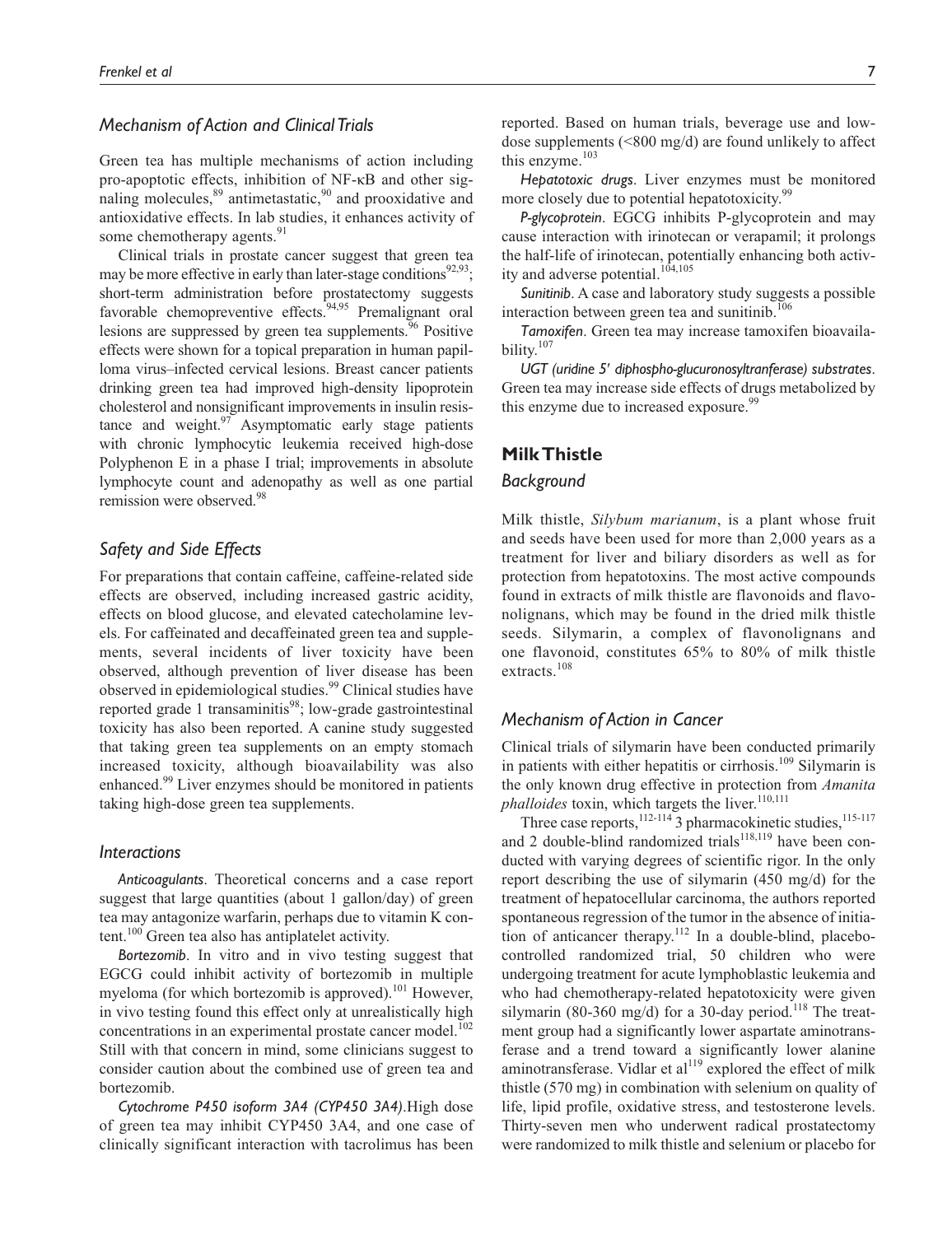ments in quality of life and lipid panel (total cholesterol and low-density lipoproteins); however, no effect was observed on measures of oxidative stress or testosterone levels. No adverse events were reported.

# *Safety and Side Effects*

Milk thistle may be safely administered with drugs that are substrates for CYP450 3A4 and UDP glucuronosyltransferases isoform  $1A1$  (UGT1A1).<sup>117</sup> However, the safety of this combination may be dose dependent. A phase I study found that doses of  $\leq$ 13 g are likely safe but higher doses may inhibit UGT1A1.<sup>115</sup> Hoh et al<sup>116</sup> explored the role of silibinin in 24 patients with colorectal carcinoma who were administered a daily dose of 360, 720, or 1440 mg of silibinin for 7 days before surgery. No adverse events were associated with silibinin at any of the dose levels.

# *Dosage*

There is no clear recommendation for milk thistle dosage. An average of 200 to 400 mg per day in divided doses has been used in most of the studies investigating silymarin for hepatic disorders and antilipidemic effects. Teas made from the crushed seed are used for mild gastrointestinal upset; however, because of its lipophilic properties only a small percentage of silymarin is found in aqueous solution. Daily doses ranging from 2 to 13 g are safe.<sup>115</sup>

#### *Interactions*

Two studies have evaluated the combination of milk thistle with irinotecan. Irinotecan is a substrate for many enzymes that are involved in the metabolism of many classes of chemotherapy agents. van Erp et al investigated the interaction between milk thistle (200 mg, 3 times per day) and irinotecan in 6 patients undergoing treatment for cancer.<sup>117</sup> No adverse events or altered pharmacokinetics were found.

# **Astragalus membranaceus**

#### *Background*

The root of *Astragalus membranaceus* (aka *Radix astragali*, milk vetch, or *huang qi* in Chinese) is commonly used in traditional Chinese medicine herbal formulations. It is thought to have tonifying properties that "strengthen Qi (energy)". It is used as a supportive agent during cancer treatment, and data from clinical studies suggest that it may be beneficial when used in conjunction with chemotherapy. $120$ 

Major constituents of astragalus include triterpenoid saponins (cycloastragenol, astragaloside I to VIII, and cyclocanthoside), cycloartane triterpene, polysaccharides, isoflavonoids, and amino acids.<sup>121</sup> Astragalus demonstrated immunomodulatory properties in laboratory studies, which may be responsible for its in vivo effects.

### *Mechanism of Action*

The polysaccharides in astragalus were found to potentiate the immune-mediated antitumor activity of IL-2 in vitro, $122$ improve lymphocyte responses in both healthy subjects and cancer patients, enhance natural killer (NK) cell activity in healthy subjects, potentiate activity of monocytes, $123$  and increase phagocytosis perhaps by regulating tumor necrosis factor (TNF) production.<sup>124</sup> The saponins potentiate NK cell activity and restore steroid-inhibited NK cell activity in vitro. They also increase phagocytosis and demonstrate hepatoprotective effects on chemical-induced liver injury in vitro $125$  and in vivo. $126$ 

Astragalus has been reported to have direct anticancer effects: Astragalus extracts inhibit tumor growth, $124$  delay chemical-induced hepatocarcinogenesis in rats, $126$  have antiangiogenic property, $127$  and may also enhance the effects of platinum-based chemotherapy.<sup>120</sup>

# *Clinical Trials*

There have been many studies of astragalus related to cancer treatment. Astragalus tends to be well tolerated, and preclinical studies support the immunomodulatory activities of astragalus extracts. Quite a few randomized controlled trials have also been conducted to compare the combination of astragalus with chemotherapy versus chemotherapy alone. Beneficial effects were observed. However, current evidence is not conclusive because of the low quality of the studies. The majority of the clinical trials were conducted in China using multiherb formulas that contain astragalus as the major component.

A meta-analysis of 45 randomized controlled trials suggests benefits of astragalus-based treatments for hepatocellular cancers, but the quality of the original reports was poor. $128$ 

Another meta-analysis was conducted in the setting of platinum-based chemotherapy for advanced non-small-cell lung cancer. Thirty-four randomized studies involving 2815 patients were analyzed. Results suggest that when used in conjunction with platinum-based chemotherapy, astragalusbased medicine improved survival, tumor response, performance status, and reduced chemotherapeutic toxicity when compared with chemotherapy alone. However, the quality of the original trials is not high, and the results are, therefore, not conclusive.<sup>120</sup>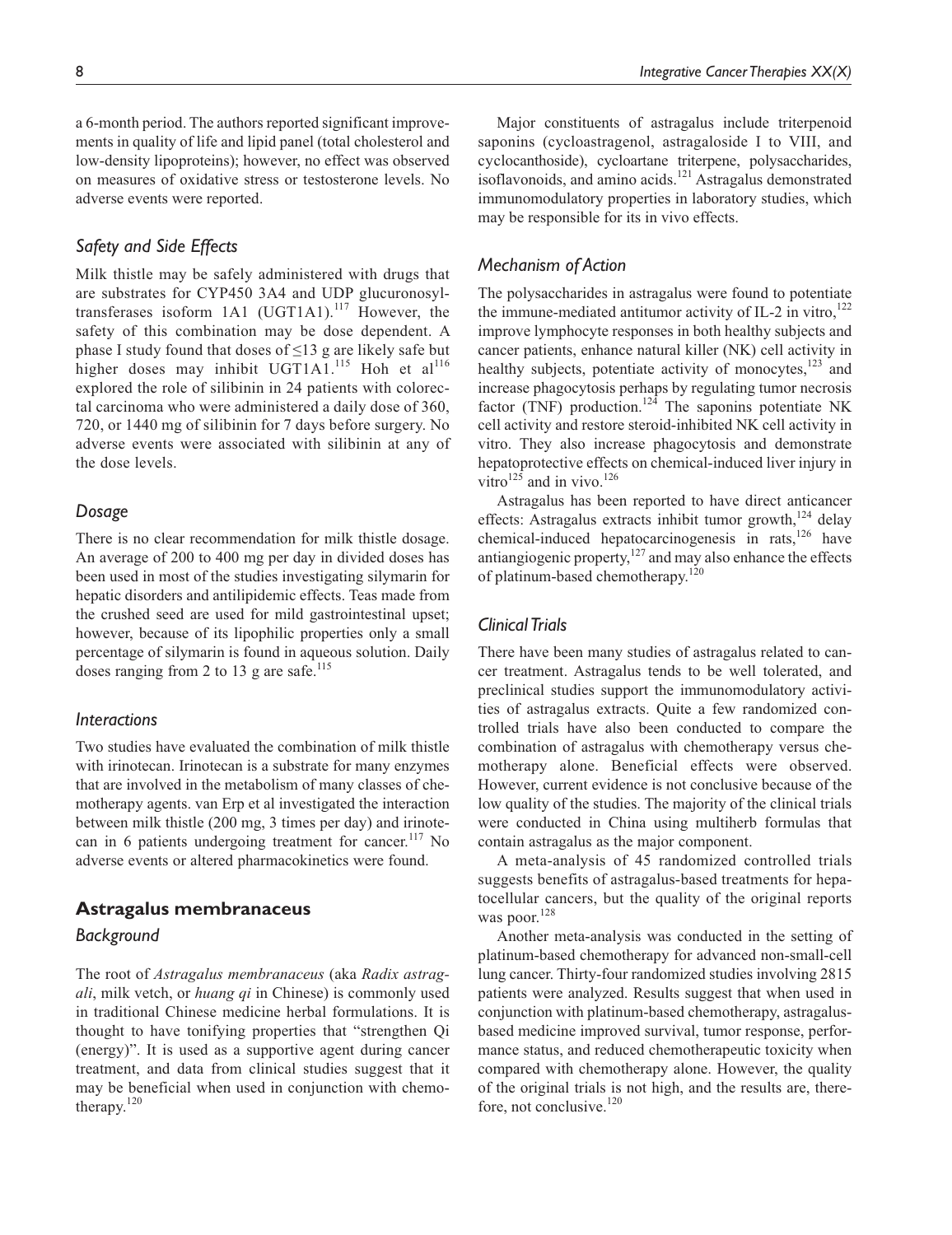In a Cochrane systematic review, 4 clinical trials were included to assess the effectiveness of astragalus on the quality of life, side effects of chemotherapy, and on adverse effects in colorectal cancer patients. A reduction in nausea and vomiting along with a decrease in the rate of leucopenia and an increase in T-lymphocytes were observed in the astragalus group compared with those treated with chemotherapy alone in the 3 studies, or with other Chinese herbal formulas in the fourth study. A major limitation of this review is that it includes only 4 studies and that the studies are of poor quality.<sup>129</sup>

# *Safety and Side Effects*

Astragalus is well tolerated. Adverse effects have not been reported.

#### *Dosage*

Astragalus is frequently used as a component of a multiherb formulation. The amount of raw herb required to make the formulation varies between 10 and 90 g. It is unclear what the optimal dose is when only the astragalus extract or when a major constituent is used.

#### *Interactions*

Because of its immunomodulatory effects, astragalus may antagonize the effects of immunosuppressants such as tacrolimus and cyclosporine. It was reported to reduce immunosuppression following cyclophosphamide treatment and potentiate tumoricidal activity of aldesleukin  $(IL-2).$ <sup>123,130,131</sup> Astragalus should not be used in patients who are on immunosuppressants.

### **Melatonin**

#### *Background*

Melatonin is the hormone secreted from the pineal gland following synthesis from tryptophan. Interest in melatonin for cancer therapy followed single institution reports of improved survival. Subsequent randomized trials and metaanalyses suggest a role for melatonin in the management of oncologic disease, although much of the data comes from basic science research.<sup>132,133</sup>

Melatonin secretion correlates with circadian rhythms and sleep patterns and shows decline with age. Melatonin regulates a number of physiological functions, including growth hormone production, stimulation of apoptosis, upregulation of antioxidant enzymes, suppression of tumor and endothelial growth factors, and downregulation of prooxidative enzymes.<sup>132-134</sup>

Melatonin activity at physiologic levels suppresses tumor cell proliferation and at higher levels is cytotoxic. Supplemental melatonin is effective in improving sleep for individuals with delayed sleep phase. Of epidemiologic interest is the relationship between nocturnal light exposure (third-shift workers) and reported increased incidence of breast cancer and colon cancer. Shift work is now recognized as a probable carcinogen by the International Agency on Research on Cancer.<sup>135-138</sup>

#### *Mechanism of Action*

Melatonin levels are low during the day and rise in the early evening in response to dimming light and darkness, thereby cueing the mind and body to rest and hence the concerns about activities, which interrupt sleep cycling and sleep– darkness correlation. Melatonin has been postulated to play a key role in increased breast cancer among those with nocturnal light exposure.

Multiple mechanisms have been postulated and identified to explain these observations. Several of the previously mentioned physiologic functions regulated by melatonin are tumor suppressive. Other mechanisms under study, which affect breast tumor growth and are modulated by melatonin, include interference of estrogen synthesis by melatonin and action on estrogen receptors as a selective estrogen enzyme modifier.<sup>139-141</sup>

# *Safety and Side Effects*

Two recent meta-analyses have indicated improved survival at 1 year among cancer patients using melatonin as adjuvant. Wang et al $^{142}$  pooled data from 8 randomized controlled trials comparing melatonin (20 mg) concurrently administered with chemotherapy and/or radiotherapy to conventional therapy alone. Complete and partial remission rates were 32.6% (melatonin arm) versus 16.5% (conventional therapy arm;  $P < .00001$ ) with a 1-year survival rate of 52.2% (melatonin) versus 28.4% (control;  $P < .001$ ). The melatonin group reported less thrombocytopenia, neurotoxicity, and fatigue. Seely et al<sup>143</sup> reviewed 21 clinical trials of solid tumors comparing conventional treatment with and without adjuvant melatonin. The metaanalysis reported pooled relative risk of 1-year mortality at 0.63 (95% confidence interval = 0.53-0.74;  $P < .001$ ). The data suggest that melatonin can be used safely with benefit and without adverse impact on conventional therapy outcomes.<sup>142,143</sup>

#### *Dosage*

Common sleep supplement dosages range from 0.5 to 3 mg daily with dosages of up to 20 mg daily used in solid tumor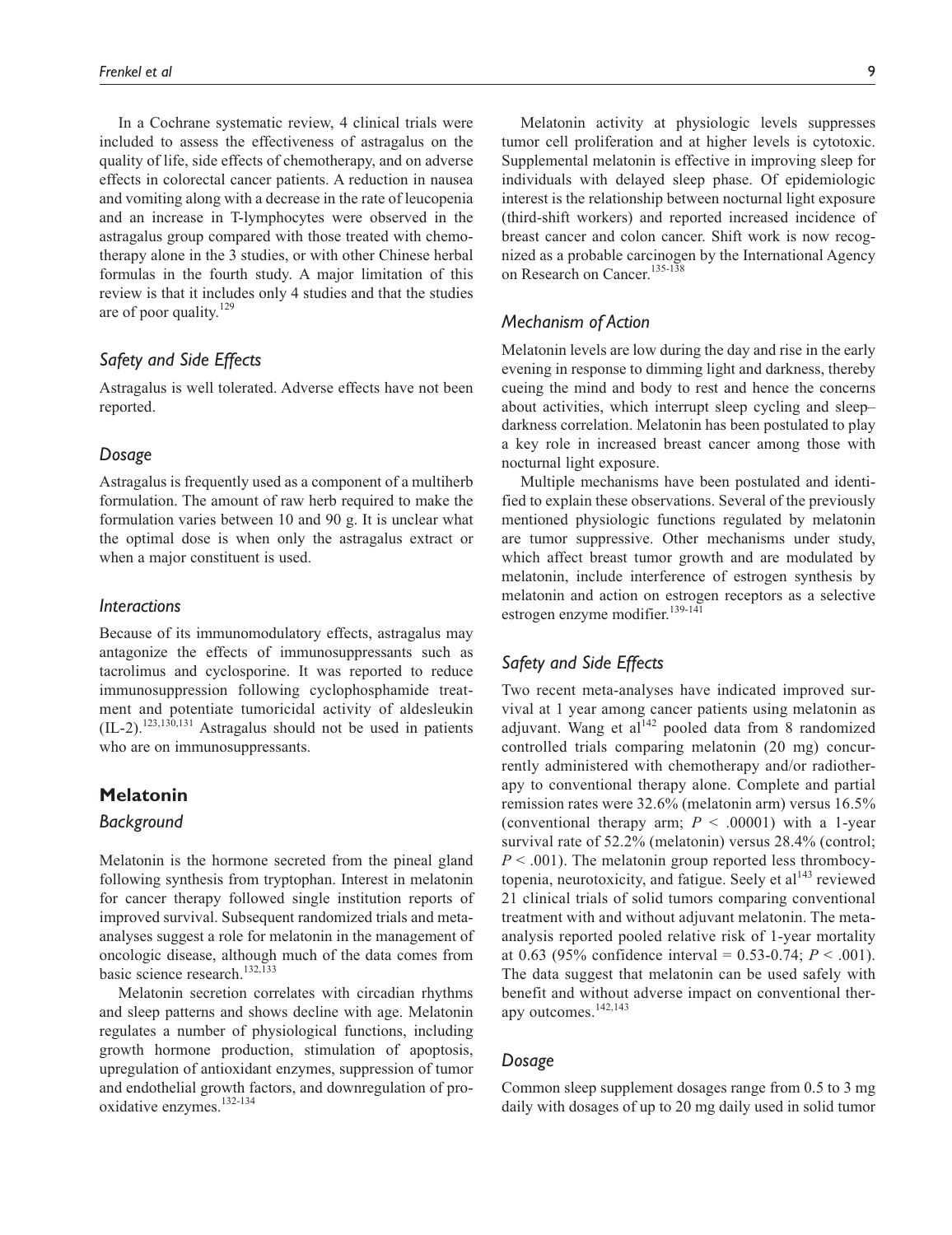adjuvant therapy. The melatonin dosage referenced in previous studies was 20 mg.

#### *Interactions*

Cautions in the use of melatonin include the possibility of CYP1A2 and CYP2C9 metabolized drug interactions. Melatonin may theoretically affect glucose tolerance and anticoagulant pharmacology. Many substances and medications endogenously suppress melatonin production including caffeine, alcohol, nonsteroidal anti-inflammatory drugs, beta-blockers, benzodiazepines, diuretics, and calcium channel blockers. Luvox has been shown to significantly increase bioavailability of exogenous melatonin when taken concurrently.<sup>144-147</sup>

# **Probiotics**

#### *Background*

Probiotics are live microorganisms that, when administered in adequate amounts, are intended to have a health benefit on the host. These microorganisms exist in the body and have immune modulating properties. They affect gut mucosal maintenance, dietary nutrient absorption, and defense against exogenous bacterial pathogens. There is some evidence that the use of probiotics may be of benefit in the prevention and treatment of antibiotic associated diarrhea, infectious diarrhea, irritable bowel syndrome, *Helicobacter pylori, Clostridium difficile*, and others.<sup>148-170</sup>

# *Use in Cancer Care and Clinical Trials*

The main use of probiotics in cancer care is in the treatment of intestinal toxicity during both chemotherapy and radiation.<sup>162-169</sup> Colorectal cancer patients receiving one of two 5-flurouracil chemotherapy regimens were randomized to receive either *Lactobacillus rhamnosus* GG or guar gum. Subjects receiving the probiotic had fewer episodes of high-grade diarrhea and less abdominal discomfort. They also needed less hospital care and had fewer reductions in chemotherapy dose related to bowel toxicity. There was no toxicity associated with the Lactobacillus therapy.<sup>162</sup> Similar findings were found in 206 subjects receiving abdominal and pelvic radiation combined with probiotics.<sup>163</sup> A larger cohort of subjects  $(n = 490)$  who underwent adjuvant postoperative radiation therapy after surgery for sigmoid, rectal, or cervical cancer were assigned to either the high-potency probiotic preparation or placebo.<sup>165</sup> Treated subjects showed a lower incidence of radiation-induced diarrhea (32% vs 52%;  $P < .001$ ), less severe high-grade diarrhea (1% vs 33%;  $P < .001$ ), and less bowel movements (15 vs 5;  $P < .05$ ).

Again, the therapy was well tolerated. In another study, patients with locally advanced cervical cancer receiving radiation therapy combined with live *Lactobacillus acidophilus* plus *Bifidobacterium bifidum* reduced the incidence of radiation-induced diarrhea and the need for antidiarrheal medication. Of the 63 patients enrolled, grade 2 to 3 diarrhea was observed in 45% of the placebo group ( $n = 31$ ) and 9% of the study drug group ( $n = 32$ ;  $P = .002$ ). Antidiarrheal medication use was significantly reduced in the treatment group  $(P = .03)$ . The patients in the study drug group had a significantly improved stool consistency (*P* < .001).<sup>166</sup>

### *Safety and Side Effects*

There are no known safety issues with most probiotic bacteria at appropriate doses in healthy people, but some people occasionally notice a temporary increase in digestive gas. Some raise theoretical concerns about the possibility of sepsis from probiotic use in patients with grade 2 or higher neutropenia. But in a study with a group of 11 patients undergoing chemotherapy and taking probiotics, tolerance of the probiotic was excellent, even though some of the patients developed grade 3/4 neutropenia secondary to the chemotherapy.170

On the other hand, a report from Spain about 3 cases of fungemia with *Saccharomyces cerevisiae* revealed that the only identified risk factor for that infection was treatment with a probiotic containing *Saccharomyces boulardii*, probiotics that are commonly used in Europe for the treatment and prevention of *Clostridium difficile–*associated diarrhea. The authors concluded that probiotics should be carefully used, particularly in immunosuppressed or critically ill patients.<sup>171</sup>

Patients should be aware that any lactose fermenting probiotics (eg, Lactobacilli and Bifidobacterium) can potentially contain residual milk proteins and be allergenic.

#### *Dosage*

The types and number of organisms taken as probiotics depend on their intended use. In the case of chemotherapyinduced diarrhea, a dose of 10 to 20 billion cells of *Lactobacillus GG* (*Culturelle*) daily has shown to be effective.<sup>162</sup>

#### *Interactions*

At the time of writing this article, there are no known clear interactions with conventional cancer treatments and probiotic species. There is a theoretical concern that probiotic efficacy might be reduced when taken at the same time as antibiotics. So it is suggested by some practitioners that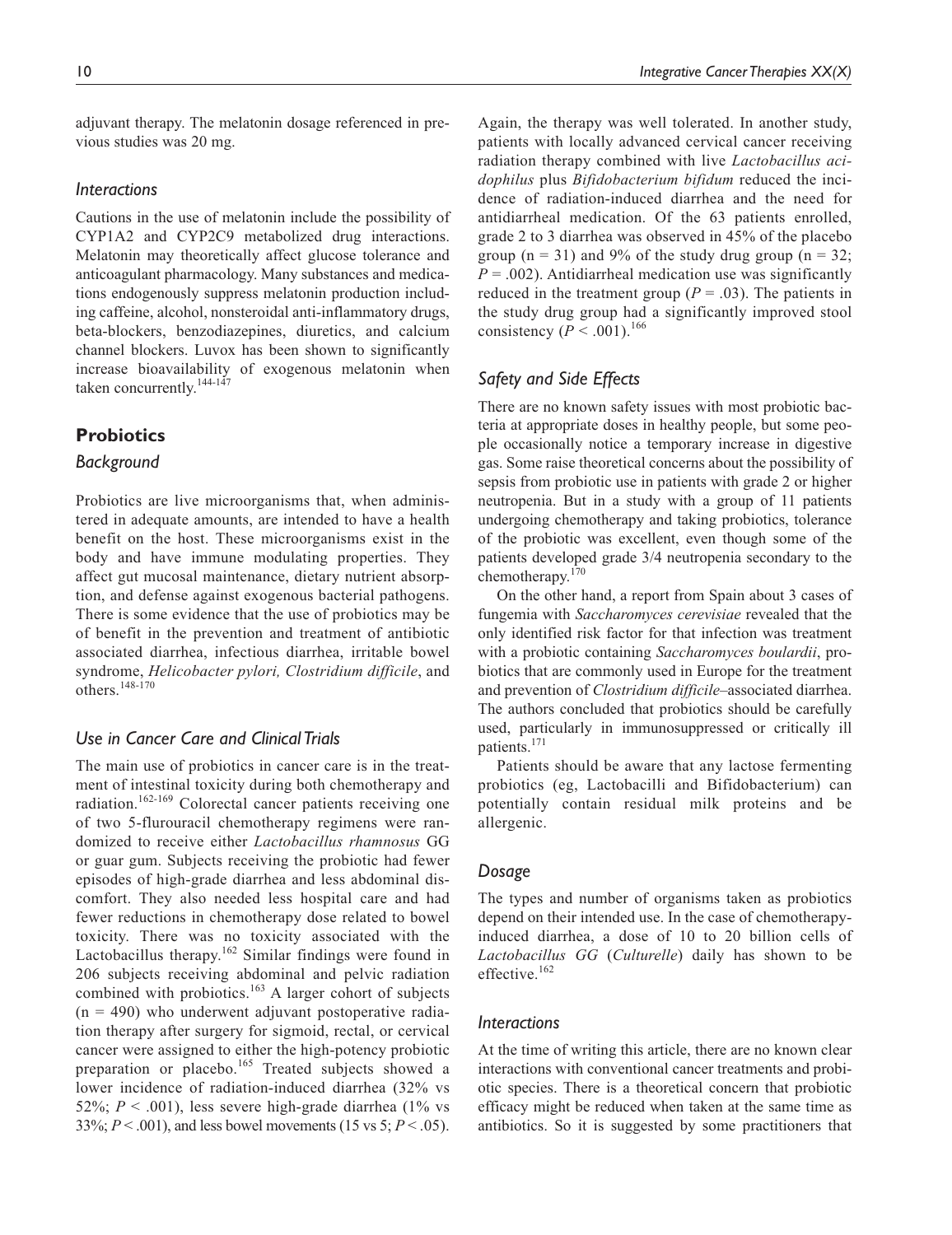patients take probiotics at least 2 hours after antibiotics to maintain efficacy of both. Others express caution about taking iron supplementation simultaneously with probiotics as iron may hinder probiotic growth.<sup>172</sup>

#### **Declaration of Conflicting Interests**

The authors declared no potential conflicts of interest with respect to the research, authorship, and/or publication of this article.

#### **Funding**

The authors received no financial support for the research, authorship, and/or publication of this article.

#### **References**

- 1. Gahche J, Bailey R, Burt V., et al. *Dietary Supplement Use Among US Adults has Increased Since NHANES III (1988-1994)* (NCHS Data Brief, No. 61). Hyattsville, MD: National Center for Health Statistics; 2011.
- 2. Blumenthal M. Herb sales continue growth: up 3.3% in 2010. *HerbalGram*. 2011;90:64-67.
- 3. Richardson M, Sanders T, Palmer J, et al. Complementary alternative medicine use in a comprehensive cancer center and the implications for oncology. *J Clin Oncol*. 2000;18:2505-2514.
- 4. Sparber A, Bauer L, Curt G, Greisinger A, Singletary SE. Use of complementary medicine by adult patients participating in cancer clinical trials. *Oncol Nurs Forum*. 2000;17:623-630.
- 5. Velicer CM, Ulrich CM. Vitamin and mineral supplement use among US adults after cancer diagnosis: a systematic review. *J Clin Oncol*. 2008;26:665-673.
- 6. Giovannucci E, Chan AT. Role of vitamin and mineral supplementation and aspirin use in cancer survivors. *J Clin Oncol*. 2010;28:4081-4085.
- 7. Sandler S, Halabi S, Kaplan E, Baron JA, Paskett E, Petrelli NJ. Use of vitamins, minerals, and nutritional supplements by participants in a chemoprevention trial. *Cancer*. 2001;91:1040-1045.
- 8. Newman V, Rock C, Faerber S, Flatt SW, Wright FA, Pierce JP. Dietary supplement use by women at risk for breast cancer recurrence. The womens healthy eating and living study group. *J Am Diet Assoc*. 1998;98:285-292.
- 9. Von Gruenigen V, White L, Kirven M, Showalter AL, Hopkins MP, Jenison EL. A comparison of complementary and alternative medicine use by gynecology and gynecologic oncology patients. *Int J Gynecol Cancer*. 2001;11:205-209.
- 10. Boon H, Stewart M, Kennard M, et al. Use of complementary/ alternative medicine by breast cancer survivors in Ontario: prevalence and perceptions. *J Clin Oncol*. 2000;18: 2515-2521.
- 11. Paltiel O, Avitzour T, Cherny N, et al. Determinants of the use of complementary therapies by patients with cancer. *J Clin Oncol*. 2001;19:2439-2444.
- 12. Kwan ML, Weltzien E, Kushi LH, Castillo A, Slattery ML, Caan BJ. Dietary patterns and breast cancer recurrence and survival among women with early-stage breast cancer. *J Clin Oncol*. 2009;27:919-926.
- 13. Eisenberg D, Davis R, Ettner S, et al. Trends in alternative medicine use in the United States, 1990-1997: results of a follow-up national survey. *JAMA*. 1998;280:1569-1575.
- 14. Frenkel M, BenArye E, Baldwin CD, Sierpina V. Approach to communicating with patients about the use of nutritional supplements in cancer care. *South Med J*. 2005;98:289-294.
- 15. Tasakli K, Maskarinec G, Shumay D, et al. Communication between physicians and cancer patients about complementary and alternative medicine: exploring patients' perspectives. *Psychooncology*. 2002;11:212-220.
- 16. Frenkel M. Clinical consultation, a personal perspective: components of a successful integrative medicine clinical consultation. *J Soc Integr Oncol*. 2008;6:129-133.
- 17. Frenkel M, Ben Arye E, Cohen L. Communication in cancer care: Discussing complementary and alternative medicine. *Integr Cancer Ther*. 2010;9:177-185.
- 18. Frenkel M, Cohen L, Peterson N, Swint K, Palmer L, Bruera E. Integrative medicine consultation service in a comprehensive cancer center: findings and outcomes. *Integr Cancer Ther*. 2010;9:276-283.
- 19. Weiger W, Smith M, Boon H. Advising patients who seek complementary and alternative medical therapies for cancer. *Ann Intern Med*. 2002;137:889-903.
- 20. Eliason B, Huebner J, Marchand L. What physicians can learn from consumers of dietary supplements. *J Fam Pract*. 1999;48:459-463.
- 21. Eliason B, Myzkowski J, Marbella A, Rasmann DN. Use of dietary supplements by patients in a family practice clinic. *J Am Board Fam Pract*. 1996;9:249-253.
- 22. Gotay C, Dumitriu D. Health food store recommendations for breast cancer patients. *Arch Fam Med*. 2000;9:692-698.
- 23. Ben-Arye E, Frenkel M, Margalit R. Approaching complementary and alternative medicine use in patients with cancer: questions and challenges. *J Ambul Care Manage*. 2004;27:53-62.
- 24. Deng GE, Frenkel M, Cohen L, et al. Evidence-based clinical practice guidelines for integrative oncology: complementary therapies and botanicals. *J Soc Integr Oncol*. 2009;7:85-120.
- 25. Thamlikitkul V, Bunyapraphatsara N, Dechatiwongse T. Randomized double blind study of *Curcuma domestica Val*. for dyspepsia. *J Med Assoc Thai*. 1989;72:613-620.
- 26. Hanai H, Iida T, Takeuchi K, Watanabe F. Curcumin maintenance therapy for ulcerative colitis: randomized, multicenter, double-blind, placebo-controlled trial. *Clin Gastroenterol Hepatol*. 2006;4:1502-1506.
- 27. Kaur C, Kapoor HC. Anti-oxidant activity and total phenolic content of some Asian vegetables. *Int J Food Sci Technol*. 2002;37:153-161.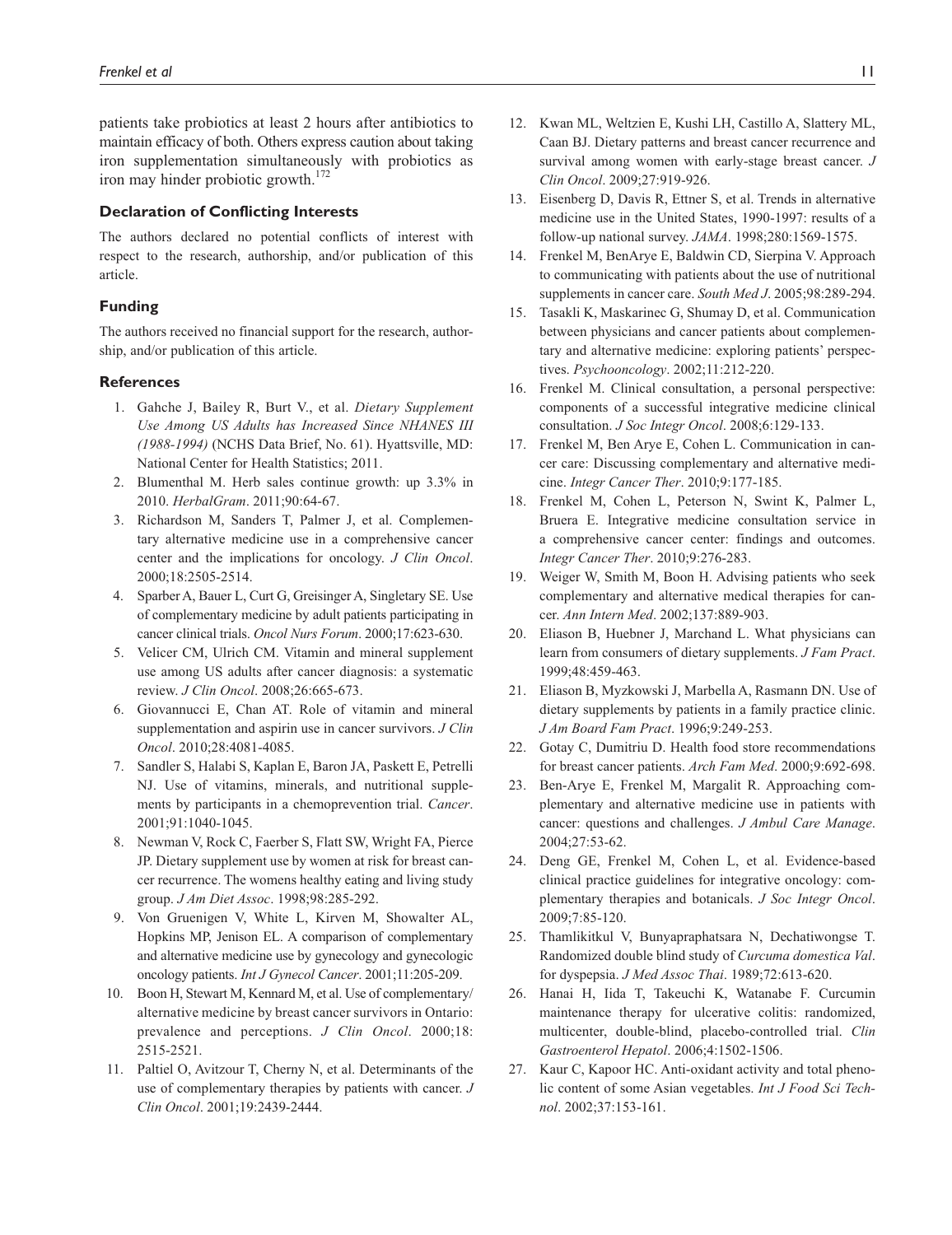- 28. Gupta SC, Kim JH, Kannappan R, Reuter S, Dougherty PM, Aggarwal BB. Role of nuclear factor-{kappa}B-mediated inflammatory pathways in cancer-related symptoms and their regulation by nutritional agents. *Exp Biol Med (Maywood)*. 2011;236:658-671.
- 29. Karin M, Greten FR. NF-kappaB: linking inflammation and immunity to cancer development and progression. *Nat Rev Immunol*. 2005;5:749-759.
- 30. Shishodia S, Chaturvedi MM, Aggarwal BB. Role of curcumin in cancer therapy. *Curr Probl Cancer*. 2007;31: 243-305.
- 31. Kunnumakkara AB, Anand P, Aggarwal BB. Curcumin inhibits proliferation, invasion, angiogenesis and metastasis of different cancers through interaction with multiple cell signaling proteins. *Cancer Lett*. 2008;269:199-225.
- 32. Anand P, Sundaram C, Jhurani S, Kunnumakkara AB, Aggarwal BB. Curcumin and cancer: an "old-age" disease with an "age-old" solution. *Cancer Lett*. 2008;267:133-164.
- 33. Goel A, Aggarwal BB. Curcumin, the golden spice from Indian saffron, is a chemosensitizer and radiosensitizer for tumors and chemoprotector and radioprotector for normal organs. *Nutr Cancer*. 2010;62:919-930.
- 34. Cruz-Correa M, Shoskes DA, Sanchez P, et al. Combination treatment with curcumin and quercetin of adenomas in familial adenomatous polyposis. *Clin Gastroenterol Hepatol*. 2006;4:1035-1038.
- 35. Dhillon N, Aggarwal BB, Newman RA, et al. Phase II trial of curcumin in patients with advanced pancreatic cancer. *Clin Cancer Res*. 2008;14:4491-4499.
- 36. Vadhan Raj S, Weber D, Giralt S, et al. Curcumin downregulates NF-KB and related genes in patients with multiple myeloma: results of a phase1/2 study [abstract]. Paper presented at: 49th American Society of Hematology Meeting; December 8-11, 2007; Atlanta, GA.
- 37. US Food and Drug Administration. Center for Food Safety and Applied Nutrition, Office of Premarket Approval. EAFUS: A food additive database. http://www.usc.es/caa/ EdulcWeb/EAFUS.pdf. Accessed December 27, 2012.
- 38. Sharma RA, McLelland HR, Hill KA, et al. Pharmacodynamic and pharmacokinetic study of oral Curcuma extract in patients with colorectal cancer. *Clin Cancer Res*. 2001;7:1894-1900.
- 39. Rasyid A, Rahman AR, Jaalam K, Lelo A. Effect of different curcumin dosages on human gall bladder. *Asia Pac J Clin Nutr*. 2002;11:314-318.
- 40. McGuffin M, Hobbs C, Upton R, Goldberg A, eds *American Herbal Products Association's Botanical Safety Handbook*. Boca Raton, FL: CRC Press; 1997.
- 41. Shoba G, Joy D, Joseph T, Majeed M, Rajendran R, Srinivas PS. Influence of piperine on the pharmacokinetics of curcumin in animals and human volunteers. *Planta Med*. 1998;64:353-356.
- 42. Shah BH, Nawaz Z, Pertani SA. Inhibitory effect of curcumin, a food spice from turmeric, on platelet-activating

factor- and arachidonic acid-mediated platelet aggregation through inhibition of thromboxane formation and Ca2+ signaling. *Biochem Pharmacol*. 1999;58:1167-1172.

- 43. Somasundaram S, Edmund NA, Moore DT, Small GW, Shi YY, Orlowski RZ. Dietary curcumin inhibits chemotherapyinduced apoptosis in models of human breast cancer. *Cancer Res*. 2002;62:3868-3875.
- 44. Access Medicine. Glutamine. www.accessmedicine.com. Accessed April 7, 2012.
- 45. Hardy ML. Dietary supplement use in cancer care: help or harm. *Hematol Oncol Clin North Am*. 2008;22:581-617.
- 46. Anderson PM, Schroeder G, Skubitz KM. Oral glutamine reduces the duration and severity of stomatitis after cytotoxic cancer chemotherapy. *Cancer*. 1998;83:1433-1439.
- 47. Skubitz KM, Anderson PM. Oral glutamine to prevent chemotherapy induced stomatitis: a pilot study. *J Lab Clin Med*. 1996;127:223-228.
- 48. Vahdat L, Kyriakos P, Lange D, et al. Reduction of paclitaxelinduced peripheral neuropathy with glutamine. *Clin Cancer Res*. 2001;7:1192-1197.
- 49. Wang W, Lin J, Lin T, et al. Oral glutamine is effective for preventing oxaliplatin-induced neuropathy in colorectal cancer patients. *Oncologist*. 2007;12:312-319.
- 50. Kennel KA, Drake MT, Hurley DL. Vitamin D deficiency in adults: when to test and how to treat. *Mayo Clin Proc*. 2010;85:752-758.
- 51. Deeb KK, Trump DL, Johnson CS. Vitamin D signaling pathways in cancer: potential for anticancer therapeutics. *Nat Rev Cancer*. 2007;7:684-700.
- 52. Rheem DS, Baylink DJ, Olafsson S, Jackson CS, Walter MH. Prevention of colorectal cancer with vitamin D. *Scand J Gastroenterol*. 2010;45:775-784.
- 53. Davis CD, Hartmuller V, Freedman M, et al. Vitamin D and cancer: current dilemmas and future needs. *Nutr Rev*. 2007;65(8 pt 2):S71-S74.
- 54. Jenab M, Bueno-de-Mesquita HB, Ferrari P, et al. Association between pre-diagnostic circulating vitamin D concentration and risk of colorectal cancer in European populations: a nested case-control study. *BMJ*. 2010;340:b5500.
- 55. Grant WB. Ecological studies of the UVB-vitamin D-cancer hypothesis. *Anticancer Res*. 2012;32:223-236.
- 56. Ali MM, Vaidya V. Vitamin D and cancer. *J Cancer Res Ther*. 2007;3:225-230.
- 57. Fleet JC, DeSmet M, Johnson R, Li Y. Vitamin D and cancer: a review of molecular mechanisms. *Biochem J*. 2012;441:61-76.
- 58. Lappe JM, Travers-Gustafson D, Davies KM, Recker RR, Heaney RP. Vitamin D and calcium supplementation reduces cancer risk: results of a randomized trial. *Am J Clin Nutr*. 2007;85:1586-1591.
- 59. Chung M, Lee J, Terasawa T, Lau J, Trikalinos TA. Vitamin D with or without calcium supplementation for prevention of cancer and fractures: an updated meta-analysis for the US Preventive Services Task Force. *Ann Intern Med*. 2011;155:827-838.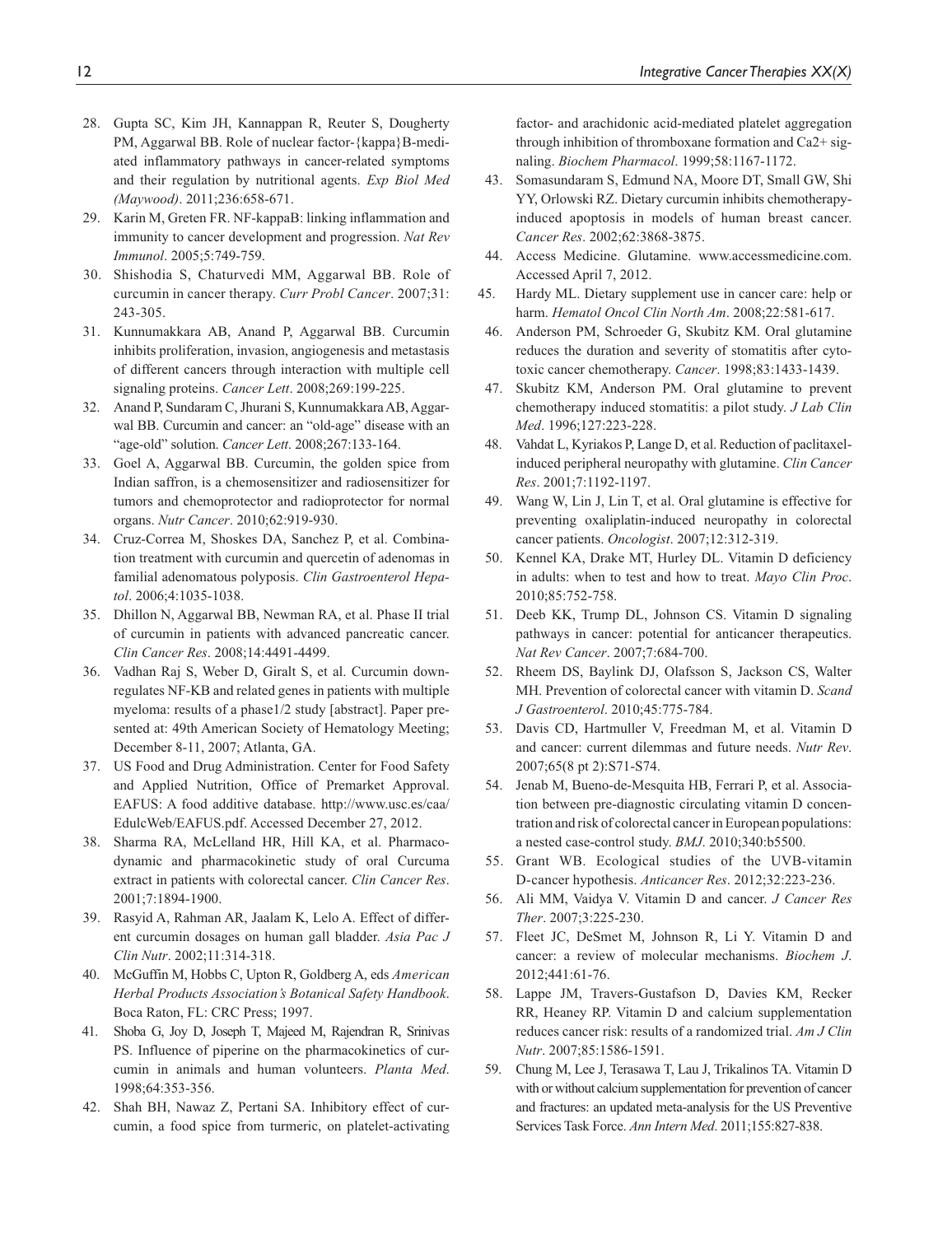- 60. Holick MF, Binkley NC, Bischoff-Ferrari HA, et al. Evaluation, treatment, and prevention of vitamin D deficiency: an Endocrine Society Clinical Practice Guideline. *J Clin Endocrinol Metab*. 2011;96:1911-1930.
- 61. Institute of Medicine. *2011 Dietary Reference Intakes for Calcium and Vitamin D*. Washington, DC: National Academies Press; 2011.
- 62. Garland CF, French CB, Baggerly LL, Heaney RP. Vitamin D supplement doses and serum 25-hydroxyvitamin D in the range associated with cancer prevention. *Anticancer Res*. 2011;31:617-622.
- 63. Natural Standard. *Vitamin D* (Professional Monograph). www.naturalstandard.com. Accessed April 8, 2012.
- 64. Wasser SP. Medicinal mushrooms as a source of antitumor and immunomodulating polysaccharides. *Appl Microbiol Biotechnol*. 2002;60:258-274.
- 65. Sullivan R, Smith JE, Rowan NJ. Medicinal mushrooms and cancer therapy: translating a traditional practice into western medicine. *Perspect Biol Med*. 2006;49:159-170.
- 66. Deng G, Lin H, Seidman A, et al. A phase I/II trial of polysaccharide extract from *Grifola frondosa* (Maitake mushroom) in breast cancer patients: immunological effects. *J Cancer Res Clin Oncol*. 2009;135:1215-1221.
- 67. Konno S. Synergistic potentiation of D-fraction with vitamin C as possible alternative approach for cancer therapy. *Int J Gen Med*. 2009;2:91-108.
- 68. Stamets P. Potentiation of cell-mediated host defense using fruitbodies and mycelia of medicinal mushrooms. *Int J Med Mushrooms*. 2003;5:179-191.
- 69. Konno S, Aynehchi S, Dolin DJ, Schwartz AM, Choudhury MS, Tazaki H. Anticancer and hypoglycemic effects of polysaccharides in edible and medicinal maitake mushroom *Grifola frondosa* (Dicks.:Fr.) S.F. Gray. *Int J Med Mushrooms*. 2002; 4:185-195.
- 70. Soares R, Meireles M, Rocha A, et al. Maitake (D fraction) mushroom extract induces apoptosis in breast cancer cells by BAK-1 gene activation. *J Med Food*. 2011;14: 563-572.
- 71. Natural Standard. *Maitake mushroom* (Professional Monograph). http://www.naturalstandard.com. Accessed April 8, 2012.
- 72. Sala-Vila A, Calder PC. Update on the relationship of fish intake with prostate, breast, and colorectal cancers. *Crit Rev Food Sci Nutr*. 2011;51:855-871.
- 73. West NJ, Clark SK, Phillips RK, et al. Eicosapentaenoic acid reduces rectal polyp number and size in familial adenomatous polyposis. *Gut*. 2010;59:918-925.
- 74. Murphy RA, Mourtzakis M, Mazurak VC. n-3 polyunsaturated fatty acids: the potential role for supplementation in cancer. *Curr Opin Clin Nutr Metab Care*. 2012;15: 246-251.
- 75. Ries A, Trottenberg P, Elsner F, et al. A systematic review on the role of fish oil for the treatment of cachexia in

advanced cancer: an EPCRC cachexia guidelines project. *Palliat Med*. 2011;26:294-304.

- 76. Murphy RA, Mourtzakis M, Chu QS, Baracos VE, Reiman T, Mazurak VC. Nutritional intervention with fish oil provides a benefit over standard of care for weight and skeletal muscle mass in patients with nonsmall cell lung cancer receiving chemotherapy. *Cancer*. 2011;117:1775-1782.
- 77. van der Meij BS, Langius JA, Smit EF, et al. Oral nutritional supplements containing (n-3) polyunsaturated fatty acids affect the nutritional status of patients with stage III non-small cell lung cancer during multimodality treatment. *J Nutr*. 2010;140:1774-1780.
- 78. Calder PC. Fatty acids and inflammation: the cutting edge between food and pharma. Eur J Pharmacol. (suppl 1): S50-S58.
- 79. Aronson WJ, Kobayashi N, Barnard RJ. Phase II prospective randomized trial of a low-fat diet with fish oil supplementation in men undergoing radical prostatectomy. *Cancer Prev Res (Phila)*. 2011;4:2062-2071.
- 80. Frattaroli J, Weidner G, Dnistrian AM, et al. Clinical events in prostate cancer lifestyle trial: results from two years of follow-up. *Urology*. 2008;72:1319-1323.
- 81. Higashihara E, Itomura M, Terachi T, et al. Effects of eicosapentaenoic acid on biochemical failure after radical prostatectomy for prostate cancer. *In Vivo*. 2010;24:561-565.
- 82. Shaikh IA, Brown I, Wahle KW, Heys SD. Enhancing cytotoxic therapies for breast and prostate cancers with polyunsaturated fatty acids. *Nutr Cancer*. 2010;62:284-296.
- 83. Murphy RA, Mourtzakis M, Chu QS, Baracos VE, Reiman T, Mazurak VC. Supplementation with fish oil increases first-line chemotherapy efficacy in patients with advanced nonsmall cell lung cancer. *Cancer*. 2011;117:3774-3780.
- 84. Bonatto SJ, Oliveira HH, Nunes EA, et al. Fish oil supplementation improves neutrophil function during cancer chemotherapy. *Lipids*. 2012;47:383-389.
- 85. Zhang Y, Gu Y, Guo T, Li Y, Cai H. Perioperative immunonutrition for gastrointestinal cancer: a systematic review of randomized controlled trials. *Surg Oncol*. 2012;21: e87-e95.
- 86. Stableforth WD, Thomas S, Lewis SJ. A systematic review of the role of immunonutrition in patients undergoing surgery for head and neck cancer. *Int J Oral Maxillofac Surg*. 2009;38:103-110.
- 87. Kepler CK, Huang RC, Meredith D, Kim JH, Sharma AK. Omega-3 and fish oil supplements do not cause increased bleeding during spinal decompression surgery. *J Spinal Disord Tech*. 2012;25:129-132.
- 88. Salisbury AC, Harris WS, Amin AP, Reid KJ, O'Keefe JH Jr, Spertus JA. Relation between red blood cell omega-3 fatty acid index and bleeding during acute myocardial infarction. *Am J Cardiol*. 2012;109:13-18.
- 89. Khan N, Muktar H. Multitargeted therapy of cancer by green tea polyphenols. *Cancer Lett*. 2008;269:269-280.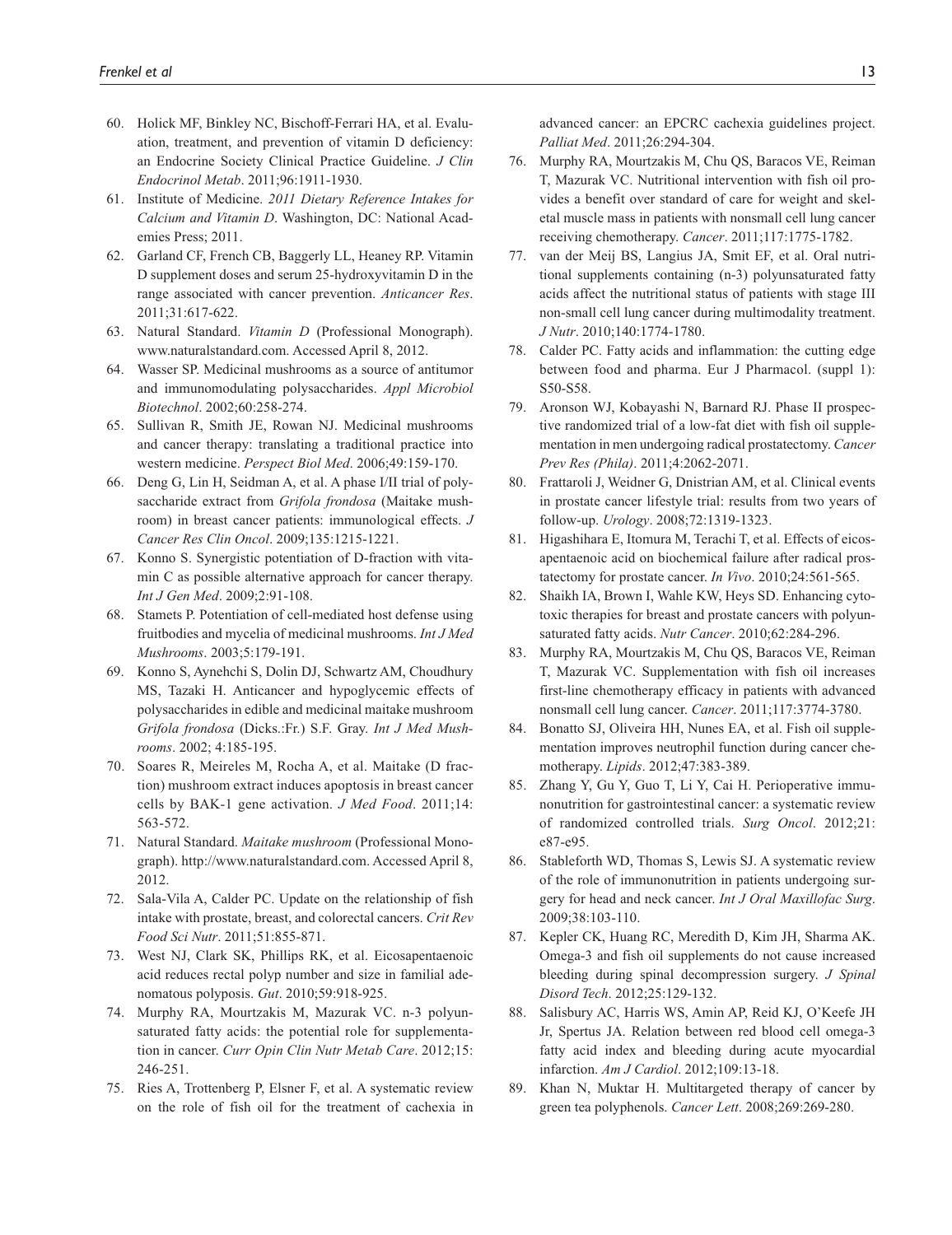- 90. Khan N, Muktar H. Cancer and metastasis: prevention and treatment by green tea. *Cancer Metastasis Rev*. 2010;29:435-445.
- 91. Liang G, Tang A, Lin X, et al. Green tea catechins augment the antitumor activity of doxorubicin in an in vivo mouse model for chemoresistant liver cancer. *Int J Oncol*. 2010;37:111-123.
- 92. Bettuzzi S, Brausi M, Rizzi F, Castagnetti G, Peracchia G, Corti A. Chemoprevention of human prostate cancer by oral administration of green tea catechins in volunteers with high-grade prostate intraepithelial neoplasia: a preliminary report from a one-year proof-of-principle study. *Cancer Res*. 2006;66:1234-1240.
- 93. Jatoi A, Ellison N, Burch PA, et al. A phase II trial of green tea in the treatment of patients with androgen independent metastatic prostate carcinoma. *Cancer*. 2003;97:1442- 1446.
- 94. Nguyen MM, Ahmann FR, Nagle RB, et al. Randomized, double-blind, placebo-controlled trial of polyphenon E in prostate cancer patients before prostatectomy: evaluation of potential chemopreventive activities. *Cancer Prev Res (Phila)*. 2012;5:290-298.
- 95. McLarty J, Bigelow RL, Smith M, Elmajian D, Ankem M, Cardelli JA. Tea polyphenols decrease serum levels of prostatespecific antigen, hepatocyte growth factor, and vascular endothelial growth factor in prostate cancer patients and inhibit production of hepatocyte growth factor and vascular endothelial growth factor in vitro. *Cancer Prev Res (Phila)*. 2009;2:673-682.
- 96. Lee UL, Choi SW. The chemopreventive properties and therapeutic modulation of green tea polyphenols in oral squamous cell carcinoma. *ISRN Oncol*. 2011;2011:403707.
- 97. Stendell-Hollis NR, Thomson CA, Thompson PA, Bea JW, Cussler EC, Hakim IA. Green tea improves metabolic biomarkers, not weight or body composition: a pilot study in overweight breast cancer survivors. *J Hum Nutr Diet*. 2010;23:590-600.
- 98. Shanafelt TD, Call TG, Zent CS, et al. Phase I trial of daily oral Polyphenon E in patients with asymptomatic Rai stage 0 to II chronic lymphocytic leukemia. *J Clin Oncol*. 2009;27:3808-3814.
- 99. Schönthal AH. Adverse effects of concentrated green tea extracts. *Mol Nutr Food Res*. 2011;55:874-885.
- 100. Holbrook AM, Pereira JA, Labiris R, et al. Systematic overview of warfarin and its drug and food interactions. *Arch Intern Med*. 2005;165:1095-1106.
- 101. Golden EB, Lam PY, Kardosh A, et al. Green tea polyphenols block the anticancer effects of bortezomib and other boronic acid-based proteasome inhibitors. *Blood*. 2009;113:5927-5937.
- 102. Bannerman B, Xu L, Jones M, et al. Preclinical evaluation of the antitumor activity of bortezomib in combination with vitamin C or with epigallocatechin gallate, a component of green tea. *Cancer Chemother Pharmacol*. 2011;68:1145-1154.
- 103. Donovan JL, Chavin KD, Devane CL, et al. Green tea (*Camellia sinensis*) extract does not alter cytochrome p450 3A4 or 2D6 activity in healthy volunteers. *Drug Metab Dispos*. 2004;32:906-908.
- 104. Lin L, Wang MN, Tsai TH. Food-drug interaction of (-)-epigallotcatechin-3-gallate on the pharmacokinetics of irinotecan and the metabolite SN-38. *Chem Biol Interact*. 2008;174:177-182.
- 105. Mirkov S, Komoroski BJ, Ramírez J, et al. Effects of green tea compounds on irinotecan metabolism. *Drug Metab Dispos*. 2007;35:228-233.
- 106. Ge J, Tan BX, Chen Y, et al. Interaction of green tea polyphenol epigallocatechin-3-gallate with sunitinib: potential risk of diminished sunitinib bioavailability. *J Mol Med (Berl)*. 2011;89:595-602.
- 107. Shin SC, Choi JS. Effects of epigallocatechin gallate on the oral bioavailability and pharmacokinetics of tamoxifen and its main metabolite, 4-hydroxytamoxifen, in rats. *Anticancer Drugs*. 2009;20:584-588.
- 108. Kroll DJ, Shaw HS, Oberlies NH. Milk thistle nomenclature: why it matters in cancer research and pharmacokinetic studies. *Integr Cancer Ther*. 2007;6:110-119.
- 109. Tamayo C, Diamond S. Review of clinical trials evaluating safety and efficacy of milk thistle (*Silybum marianum [L.] Gaertn*.). *Integr Cancer Ther*. 2007;6:146-157.
- 110. Enjalbert F, Rapior S, Nouguier-Soule J, Guillon S, Amouroux N, Cabot C. Treatment of amatoxin poisoning: 20-year retrospective analysis. *J Toxicol Clin Toxicol*. 2002;40:715-757.
- 111. Hruby K, Csomos G, Fuhrmann M, Thaler H. Chemotherapy of *Amanita phalloides* poisoning with intravenous silibinin. *HumToxicol*. 1983;2:183-195.
- 112. Grossman M, Hoerman R, Weiss M, et al. 52-year old man with biopsy-confirmed hepatocellular carcinoma resolved spontaneously. *Am J Gastroenterol*. 1995;90:1500-1503.
- 113. Invernizzi R, Bernuzzi S, Ciani D, Ascari E. Silymarine during maintenance therapy of acute promyelocytic leukemia. *Haematologica*. 1993;78:340-341.
- 114. McBride A, Augustin KM, Nobbe J, Westervelt P. *Silybum marianum* (milk thistle) in the management and prevention of hepatotoxicity in a patient undergoing reinduction therapy for acute myelogenous leukemia. *J Oncol Pharm Pract*. 2012; 18:360-365.
- 115. Flaig TW, Gustafson DL, Su LJ, et al. A phase I and pharmacokinetic study of silybin-phytosome in prostate cancer patients. *Invest New Drugs*. 2007;25:139-146.
- 116. Hoh C, Boocock D, Marczylo T, et al. Pilot study of oral silibinin, a putative chemopreventive agent, in colorectal cancer patients: silibinin levels in plasma, colorectum, and liver and their pharmacodynamic consequences. *Clin Cancer Res*. 2006;12:2944-2950.
- 117. van Erp NP, Baker SD, Zhao M, et al. Effect of milk thistle (*Silybum marianum*) on the pharmacokinetics of irinotecan. *Clin Cancer Res*. 2005;11:7800-7806.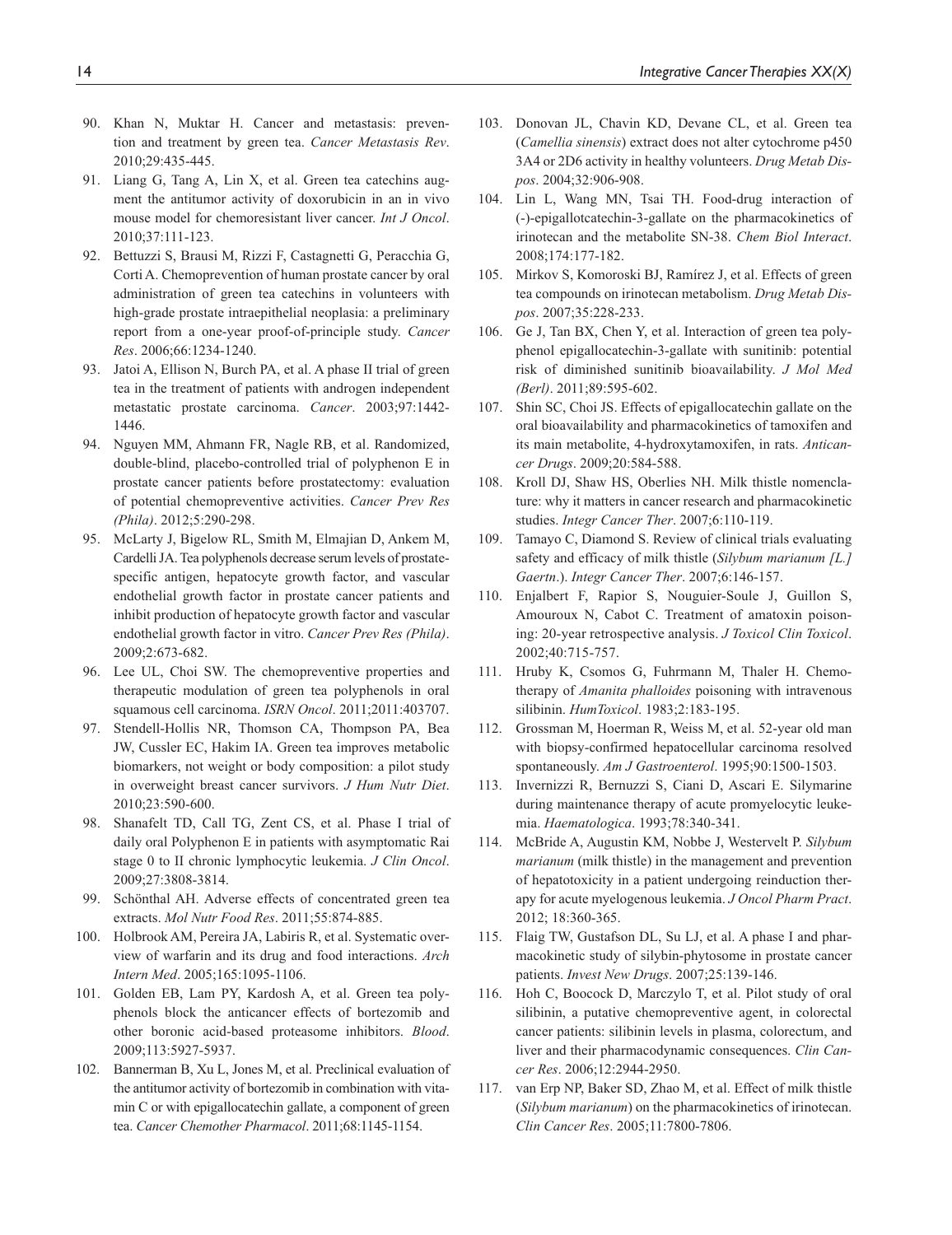- 118. Ladas EJ, Kroll DJ, Oberlies NH, et al. A randomized, controlled, double-blind, pilot study of milk thistle for the treatment of hepatotoxicity in childhood acute lymphoblastic leukemia (ALL). *Cancer*. 2010;116:506-513.
- 119. Vidlar A, Vostalova J, Ulrichova J, et al. The safety and efficacy of a silymarin and selenium combination in men after radical prostatectomy: a six month placebo-controlled doubleblind clinical trial. *Biomed Pap Med Fac Univ Palacky Olomouc Czech Repub*. 2010;154:239-244.
- 120. McCulloch M, See C, Shu XJ, et al. Astragalus-based Chinese herbs and platinum-based chemotherapy for advanced non-small-cell lung cancer: meta-analysis of randomized trials. *J Clin Oncol*. 2006;24:419-430.
- 121. Tang W. *Chinese Drugs of Plant Origin*. Berlin, Germany: Springer-Verlag; 1992.
- 122. Qun L, Luo Q, Zhang ZY, et al. Effects of astragalus on IL-2/IL-2R system in patients with maintained hemodialysis. *Clin Nephrol*. 1999;52:333-334.
- 123. Chu DT, Lepe-Zuniga J, Wong WL, LaPushin R, Mavligit GM. Fractionated extract of *Astragalus membranaceus*, a Chinese medicinal herb, potentiates LAK cell cytotoxicity generated by a low dose of recombinant interleukin-2. *J Clin Lab Immunol*. 1988;26:183-187.
- 124. Cho WC, Leung KN. In vitro and in vivo anti-tumor effects of *Astragalus membranaceus. Cancer Lett*. 2007;252: 43-54.
- 125. Yu L, Lu Y, Li J, Wang H. Identification of a gene associated with astragalus and angelica's renal protective effects by silver staining mRNA differential display. *Chin Med J (Engl)*. 2002;115:923-927.
- 126. Cui R, He J, Wang B, et al. Suppressive effect of *Astragalus membranaceus Bunge* on chemical hepatocarcinogenesis in rats. *Cancer Chemother Pharmacol*. 2003;51:75-80.
- 127. Auyeung KK, Woo PK, Law PC, Ko JK. Astragalus saponins modulate cell invasiveness and angiogenesis in human gastric adenocarcinoma cells. *J Ethnopharmacol*. 2012;141:635-641.
- 128. Wu P, Dugoua JJ, Eyawo O, Mills EJ. Traditional Chinese medicines in the treatment of hepatocellular cancers: a systematic review and meta-analysis. *J Exp Clin Cancer Res*. 2009;28:112.
- 129. Taixiang W, Munro AJ, Guanjian L. Chinese medical herbs for chemotherapy side effects in colorectal cancer patients. *Cochrane Database Syst Rev*. 2005(1):CD004540. doi:10.1002/14651858.CD004540.pub2.
- 130. Chu DT, Wong WL, Mavligit GM. Immunotherapy with Chinese medicinal herbs. I. Immune restoration of local xenogeneic graft-versus-host reaction in cancer patients by fractionated *Astragalus membranaceus* in vitro. *J Clin Lab Immunol*. 1988;25:119-123.
- 131. Upton R. Astragalus root: analytical, quality control and therapeutic monograph. *American Herbal Pharmacopoeia*. 1999;1:1-25.
- 132. Shi D, Xiao X, Wang J, et al. Melatonin suppresses proinflammatory mediators in lipopolysaccharide-stimulates CRL 1999 cells via targeting MAPK, NF-kB, c/EBPbeta and p300 signaling. *J Pineal Res*. 2012;53:154-165.
- 133. Greene MW. Circadian rhythms and tumor growth. *Cancer Lett*. 2012;318:115-123.
- 134. Kryger MH. The burden of chronic insomnia on society. *Managed Care*. 2006;15(9 suppl 6):1-5, 17.
- 135. Zhadnova IV, Wurtman RJ, Regan MM, Taylor JA, Shi JP, Leclair OU. Melatonin treatment for age-related insomnia. *J Clin Endocrinol Metab*. 2001;86:4727-4730.
- 136. Davis S, Mirick DK, Stevens RG. Night shift work, light at night, and risk of breast cancer. *J Natl Cancer Inst*. 2001;93:1557-1562.
- 137. Schernhammer ES, Laden F, Speizer FE, et al. Night-shift work and risk of colorectal cancer in the Nurse's Health Study. *J Natl Cancer Inst*. 2003;95:825-828.
- 138. Fonken LK, Nelson RJ. Illuminating the deleterious effects of light at night. *F1000 Rep Med*. 2011;3:18.
- 139. Sanchez-Barcelo EJ, Mediavilla MD, Alonso-Gonzalez C, Reiter RJ. Melatonin uses in oncology: breast cancer prevention and reduction of side effects of chemotherapy and radiation. *Expert Opin Investig Drugs*. 2012;21:819-831.
- 140. Knower KC, Tp SQ, Takagi K, et al. Melatonin suppresses aromatase expression and activity in breast cancer associated fibroblasts. *Breast Cancer Res Treat*. 2012;132:765-771.
- 141. Molis TM, Spriggs LL, Jupiter Y, Hill SM. Melatonin modulation of estrogen-regulated proteins, growth factors, and proto-oncogens in human breast cancer. *J Pineal Res*. 1995;18:93-103.
- 142. Wang YM, Jin BZ, Ai F, et al. The efficacy and safety of melatonin in concurrent chemotherapy or radiotherapy for solid tumors: a meta-analysis of randomized controlled trials. *Cancer Chemother Pharmacol*. 2012;69:1213- 1220.
- 143. Seely D, Wu P, Fritz H, et al. Melatonin as adjuvant cancer care with and without chemotherapy: a systematic review and meta-analysis of randomized trials. *Integr Cancer Ther*. 2012;11:293-303.
- 144. Herxheimer A, Petrie KJ. Melatonin for the prevention and treatment of jet lag. *Cochrane Database Syst Rev*. 2002;2:CD001520. doi:10.1002/14651858.CD001520.
- 145. Cagnacci A, Arangino S, Renzi A, et al. Influence of melatonin administration on glucose tolerance and insulin sensitivity of postmenopausal women. *Clin Endocrinol (Oxf)*. 2001;54:339-346.
- 146. Hartter S, Grozinger M, Weigmann H, et al. Increased bioavailability of oral melatonin after fluvoxamine coadministration. *Clin Pharmacol Ther*. 2000;67:1-6.
- 147. Lissoni P, Barni S, Mandala M, et al. Decreased toxicity and increased efficacy of cancer chemotherapy using the pineal hormone melatonin in metastatic solic tumor patients with poor clinical status. *Eur J Cancer*. 1999;35:1688-1692.